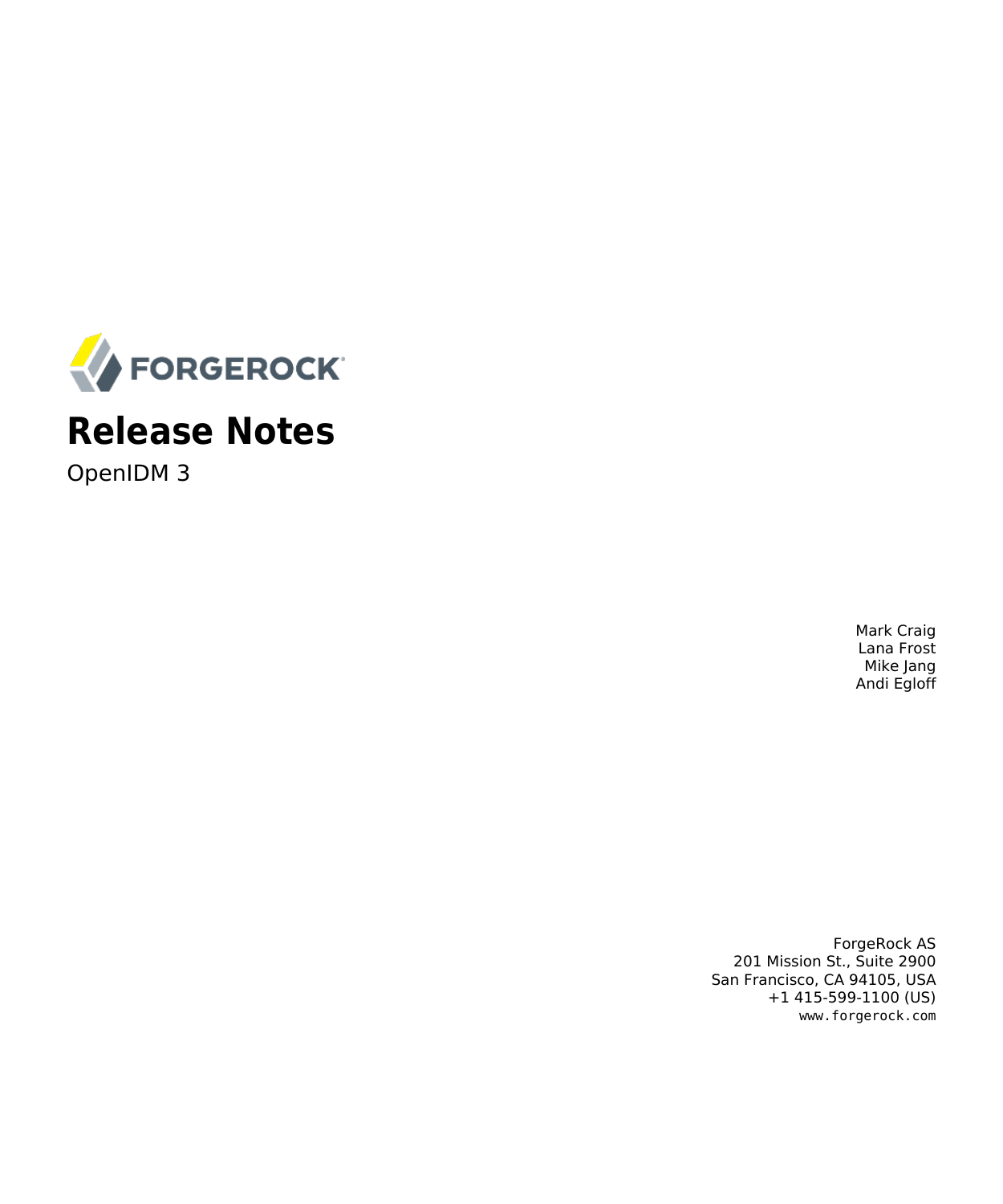### Copyright © 2011-2017 ForgeRock AS.

#### **Abstract**

Notes covering OpenIDM software requirements, fixes, known issues. The OpenIDM project offers flexible, open source services for automating management of the identity life cycle.



This work is licensed under the [Creative Commons Attribution-NonCommercial-NoDerivs 3.0 Unported License.](https://creativecommons.org/licenses/by-nc-nd/3.0/)

To view a copy of this license, visit <https://creativecommons.org/licenses/by-nc-nd/3.0/> or send a letter to Creative Commons, 444 Castro Street, Suite 900, Mountain View, California, 94041, USA.

ForgeRock® and ForgeRock Identity Platform™ are trademarks of ForgeRock Inc. or its subsidiaries in the U.S. and in other countries. Trademarks are the property of their respective owners

UNLESS OTHERWISE MUTUALLY AGREED BY THE PARTIES IN WRITING, LICENSOR OFFERS THE WORK AS-IS AND MAKES NO REPRESENTATIONS OR WARRANTIES OF ANY KIND CONCERNING THE WORK, EXPRESS, THE WARRANTIES OF ANY KIND CONCERNING THE WORK IMPLIED, STATUTORY OR OTHERWISE, INCLUDING, WITHOUT LIMITATION, WARRANTIES OF TITLE, MERCHANTABILITY, FITNESS FOR A PARTICULAR PURPOSE, NONINFRINGEMENT, OR THE ABSENCE OF LATENT<br>OR OTHER DEFECTS, ACCURACY, OR THE PRESENCE

EXCEPT TO THE EXTENT REQUIRED BY APPLICABLE LAW, IN NO EVENT WILL LICENSOR BE LIABLE TO YOU ON ANY LEGAL THEORY FOR ANY ISLOCKERT ALLOCATED TO THE STATE ON SERVENTIAL, PONCE OUR DESTANDING OUR EXEMPLARY ON SERVER THAN A ST

DejaVu Fonts

Bitstream Vera Fonts Copyright

Copyright (c) 2003 by Bitstream, Inc. All Rights Reserved. Bitstream Vera is a trademark of Bitstream, Inc.

Permission is hereby granted, free of charge, to any person obtaining a copy of the fonts accompanying this license ("Fonts") and associated documentation files ("hent" Font Software, including without immushed to do so, s conditions:

The above copyright and trademark notices and this permission notice shall be included in all copies of one or more of the Font Software typefaces.

The Font Software may be modified, altered, or added to, and in particular the designs of glyphs or characters in the Fonts may be modified and additional glyphs or characters may be added to the Fonts, only if the fonts a renamed to names not containing either the words "Bitstream" or the word "Vera".

This License becomes null and void to the extent applicable to Fonts or Font Software that has been modified and is distributed under the "Bitstream Vera" names.

The Font Software may be sold as part of a larger software package but no copy of one or more of the Font Software typefaces may be sold by itself.

THE FONT SOFTWARE IS PROVIDED "AS IS", WITHOUT WARRANTY OF ANN KNO. EXPRESS OR IMPLIED, MANUTHED TO ANY WARRANTES OF MERCHANTABILITY, FITNESS FOR A PARTICULARY INCOLLED THE SURFACT AND THE SURFACT AND NOT A THE SURFACT AND

Except as contained in this notice, the names of Gnome, the Gnome Foundation, and Bitstream Inc., shall not be used in advertising or otherwise to promote the sale, use or other dealings in this Font Software without prior

Arev Fonts Copyright

Copyright (c) 2006 by Tavmjong Bah. All Rights Reserved.

Permission is hereby granted, free of charge, to any person obtaining a copy of the fonts accompanying this license ("Fonts") and associated occumentation files (the "Font Software"), to reproduce and distribution Wersell subject to the following conditions:

The above copyright and trademark notices and this permission notice shall be included in all copies of one or more of the Font Software typefaces.

The Font Software may be modified, altered, or added to, and in particular the designs of glyphs or characters in the Fonts may be modified and additional glyphs or characters may be added to the Fonts, only if the fonts a

This License becomes null and void to the extent applicable to Fonts or Font Software that has been modified and is distributed under the "Tavmjong Bah Arev" name

The Font Software may be sold as part of a larger software package but no copy of one or more of the Font Software typefaces may be sold by itsel

THE FONT SOFTWARE IS PROVIDED "AS IS", WITHOUT WARRANTY OF ANY KIND, EXPRESS OR IMPLIED, INCLUDING BUT NOT LIMITED TO ANY WARRANTIES OF MERCHANTABILITY, FITNESS FOR A PARTICULAR PURPOSE AND NONINFRINGEMENT OF COPYRIGHT, TRADEMARK, OR OTHER RIGHT. IN NO EVENT SHAL TAVMJONG BAH BE LIABLE FOR ANY CLAM, DAMAGES OR OTHER LIABILITY, INCLUDING ANY MELL THE THE USE OR INABILITY TO USE THE FONT<br>GENERAL, SP SOFTWARE OR FROM OTHER DEALINGS IN THE FONT SOFTWARE.

Except as contained in this notice, the name of Tavmjong Bah shall not be used in advertising or otherwise to promote the sale, use or other dealings in this Font Software without prior written authorization from Tavmjong For further information, contact: tavmjong @ free . fr.

FontAwesome Copyright

Copyright (c) 2017 by Dave Gandy, [http://fontawesome.io.](http://fontawesome.io)

This Font Software is licensed under the SIL Open Font License, Version 1.1. This license is available with a FAQ at:<http://scripts.sil.org/OFL>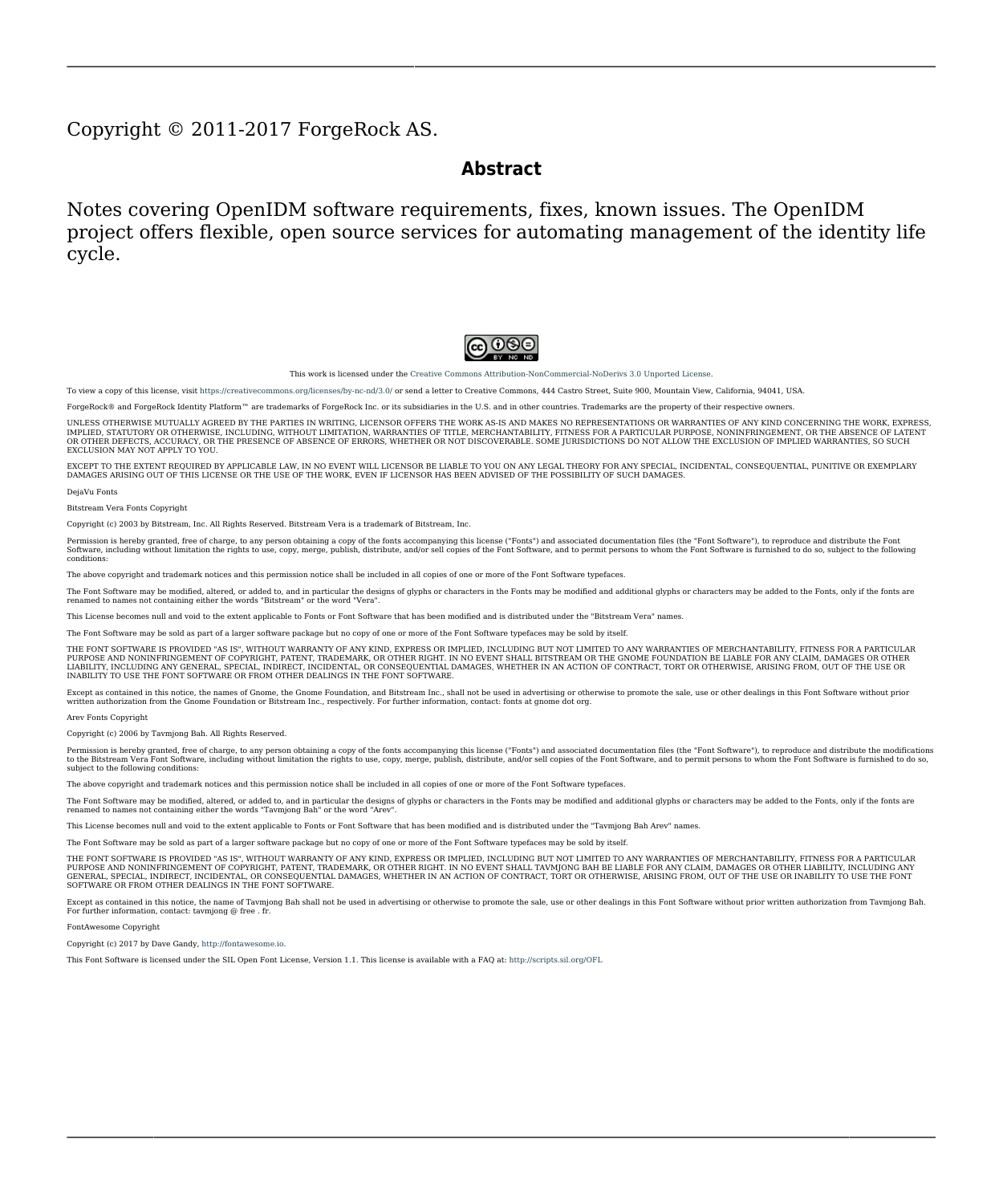# **Table of Contents**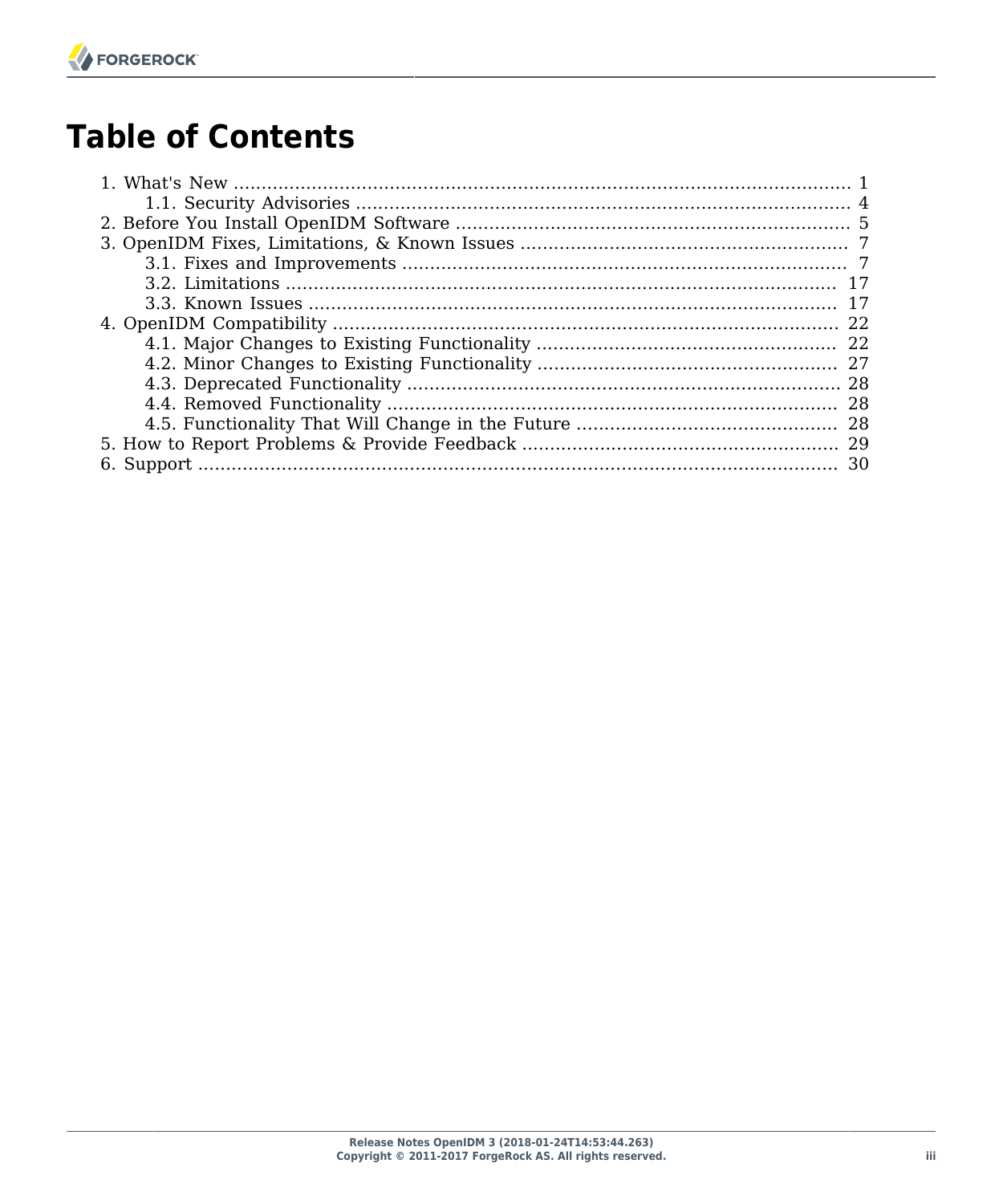### <span id="page-3-0"></span>**Chapter 1** What's New

OpenIDM 3 provides many new features and product enhancements. The following list describes the main new features affecting an end user.

### **Commons REST**

OpenIDM 3.0.0 is the first ForgeRock product to fully implement the ForgeRock Commons REST API. It is the ForgeRock-unique RESTful API with a set of easy-to-remember REST calls: create, read, update, delete, patch, action, and query (CRUDPAQ). For more information, see *[Major](#page-24-1) [Changes To Existing Functionality](#page-24-1)*.

### **New OpenICF 1.4.0.0 Connectors**

OpenICF connectors support interfaces between OpenIDM and a variety of external databases. For more information, see *[Major Changes To Existing Functionality](#page-24-1)*

### **Role-based Provisioning**

OpenIDM 3.0.0 provides the ability to create and manage roles that can be assigned to users. Roles provides an abstraction layer in the way entitlements and attributes are set on target resources. The roles functionality makes the assignment and removal of entitlements and resources more consistent and easier to manage.

Support for a new managed/role object allows easy assignment of roles to user objects, implicitly, via business logic, or explicitly, over the REST interface.

### **High Availability Support**

OpenIDM 3.0.0 supports cluster configuration and high availability "out of the box".

Specific nodes can be configured to deal only with certain types of tasks, for example, reconciliations. Nodes can also be configured to share load and to act as a backup in the event of another node becoming unavailable.

For more information, see *Configuring OpenIDM to Work in a Cluster* in the *Integrator's Guide* in the *Integrator's Guide*.

### **Scripting Enhancements**

OpenIDM 3.0.0 supports product-wide scripting in Groovy.

Previous releases supported only JavaScript, with the exception of Workflow definitions and certain generic scripted connectors. With product-wide Groovy scripting, the language can now be used throughout to define business logic and customizations.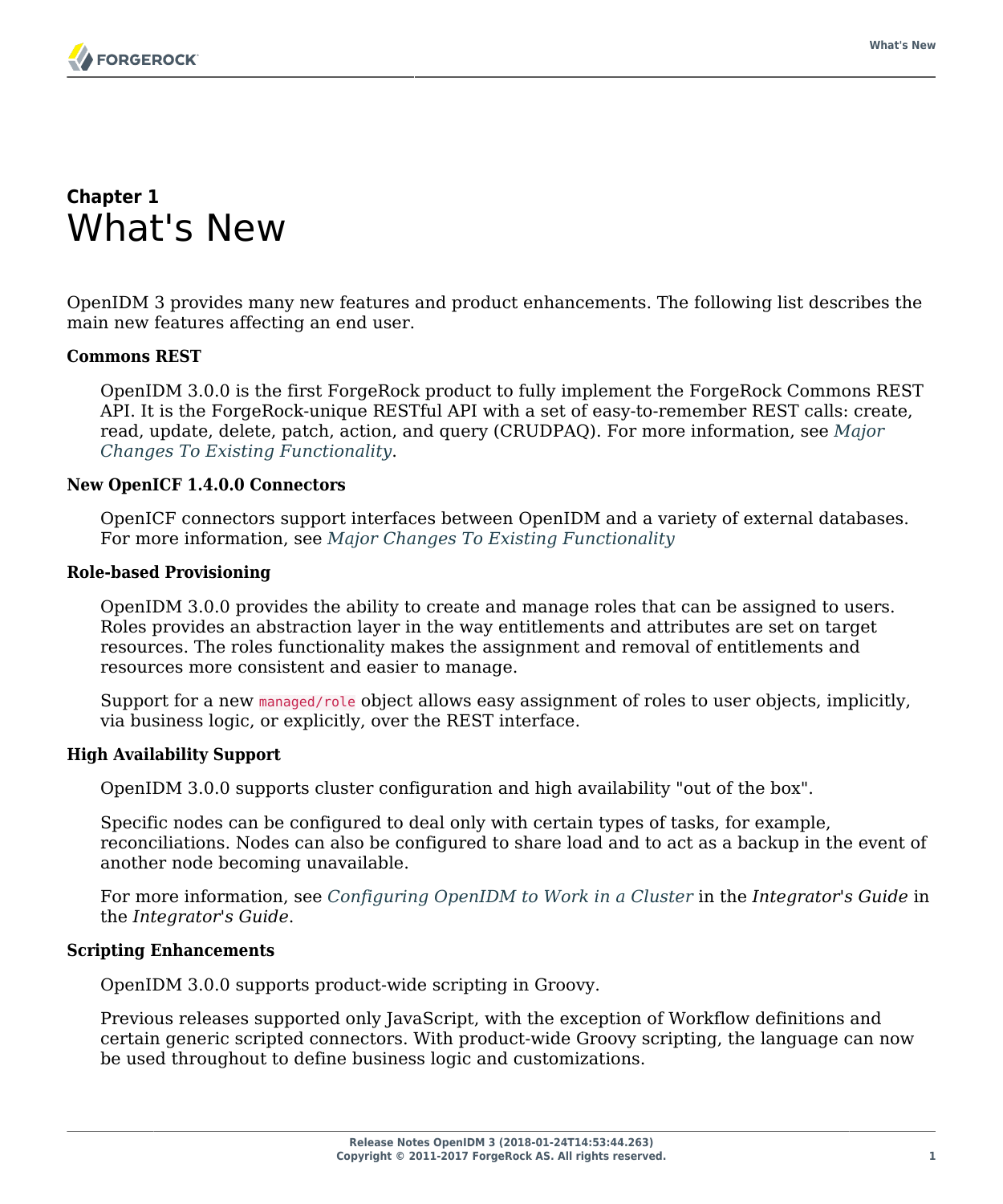### **PowerShell Capabilities**

OpenIDM 3.0.0 supports PowerShell scripts.

The PowerShell connector is a generic scripted connector to address the Microsoft Windows ecosystem. You can use this connector to provision any Microsoft system, including, but not limited to, Active Directory, MS SQL, MS Exchange, Sharepoint, Office365, and Azure. Essentially, any task that can be performed with PowerShell can be executed through this connector.

### **Synchronization Delivery Guarantees**

OpenIDM 3.0.0 provides a new on *Sync* hook that enables clients to assess whether an overall synchronization operation was successful on all remote systems, with the ability to roll back synchronized changes in the event of one or more remote systems being unavailable.

For more information, see *How Automatic Sync works with onSync* in the *Integrator's Guide* in the *Integrator's Guide*.

#### **User Interface Improvements**

• Expanded folder structure

Previously, the static files making up the UI were packaged into a jar, which made customization of the UI difficult. In this version, UI files are expanded into the directory path/to/ openidm/ui/default/enduser/public, and can be edited in this location. Changes made to files in this directory will take effect after a browser refresh.

• Project-specific UI customization

A new mechanism in the servlet that hosts the UI searches for installation-specific overrides for many of the default UI files. Customized files can be placed in the corresponding location in the path/to/openidm/ui/extension directory. As long as the files placed here have the same name as the default UI files, the UI displays the customized files instead of the defaults. This facility allows you to customize the UI without having to make changes to any default files, which in turn makes upgrading easier.

For more information, see *Customizing the UI Theme* in the *Integrator's Guide* in the *Integrator's Guide*.

• Configuration-based customization

A new UI theme configuration file (/path/to/openidm/conf/ui-themeconfig.json) stores detailed color values, background image paths, and a number of other common styling options. Because the UI theme configuration file is part of the configuration store, it is shared by all nodes in a cluster. Changes made to this file do therefore not have to be replicated manually across nodes.

For more information, see *Customizing the UI Theme* in the *Integrator's Guide* in the *Integrator's Guide*.

• Sample OpenIDM configurations that work with the UI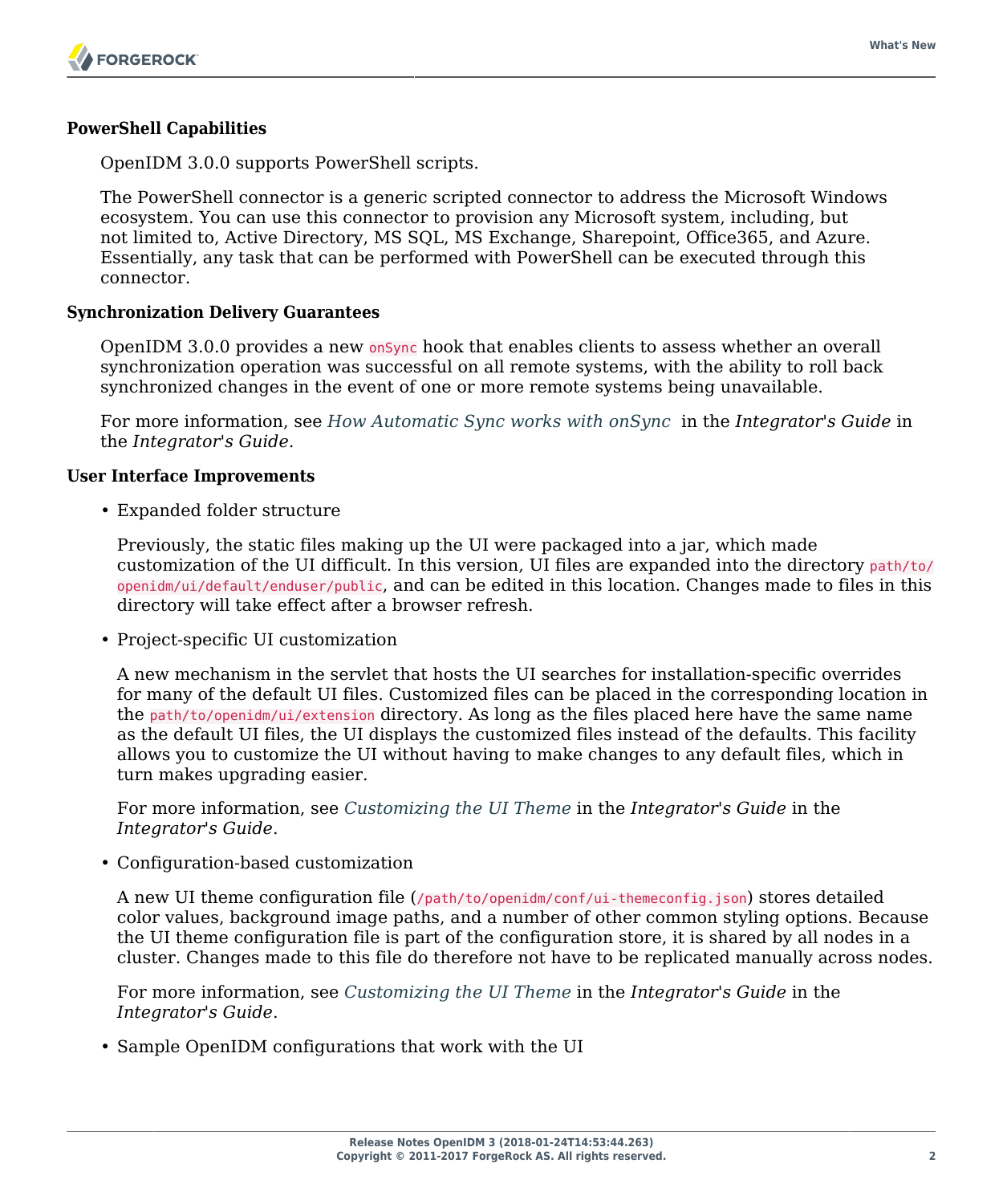All the documented sample configurations now work with the UI. For more information, see *OpenIDM Samples* in the *Installation Guide* in the *Installation Guide*.

• Pass-Through Authentication

In previous OpenIDM releases, the only way in which an end user could log into the UI for selfservice requests was when a password had been set in the end user's managed/user record. This situation presented problems for organizations in which user records originated in an external resource (such as an LDAP directory). In this case, OpenIDM would generally be unable to read the clear text password from the system resource (because such passwords are usually stored in encrypted form).

OpenIDM 3.0.0 supports delegated authentication to most external data sources. This means that users are able to log into the UI based on, for example, their LDAP credentials. After they have logged in, they are able to perform the full range of end-user-oriented tasks.

The DELEGATED module can now authenticate against multiple targets, using either a named queryId or an authenticate action, as appropriate. These targets are described by the queryOnResource property.

Furthermore, to describe the authentication target, you may see MANAGED USER, INTERNAL USER, or PASSTHROUGH used as aliases for DELEGATED.

If queryId is not defined, the DelegatedAuthModule proceeds with an authentication action, requiring username and password parameters.

For more information, see *Using Delegated Authentication* in the *Integrator's Guide* in the *Integrator's Guide*.

• JWT Sessions

In previous releases, user sessions existed in the memory of the OpenIDM server that performed the initial authentication. This was acceptable in single-node environments, but in a clustered environment, this meant that the user had to remain on the node they first encountered. The solution provided no high-availability or failover.

In OpenIDM 3.0.0, user sessions are created as encrypted Java Web Token (JWT) cookies. All the details of the user are stored on the client, rather than on the server. Requests can therefore be sent to any node in a cluster, enabling high-availability and failover server configurations.

• Scalable managed/user administration

OpenIDM 3.0.0 supports server-side paging, searching and sorting for managed/user records. This improvement enables supports for the administration of millions of records in the managed/user table with little noticeable performance degradation, assuming correct database tuning.

• External website integration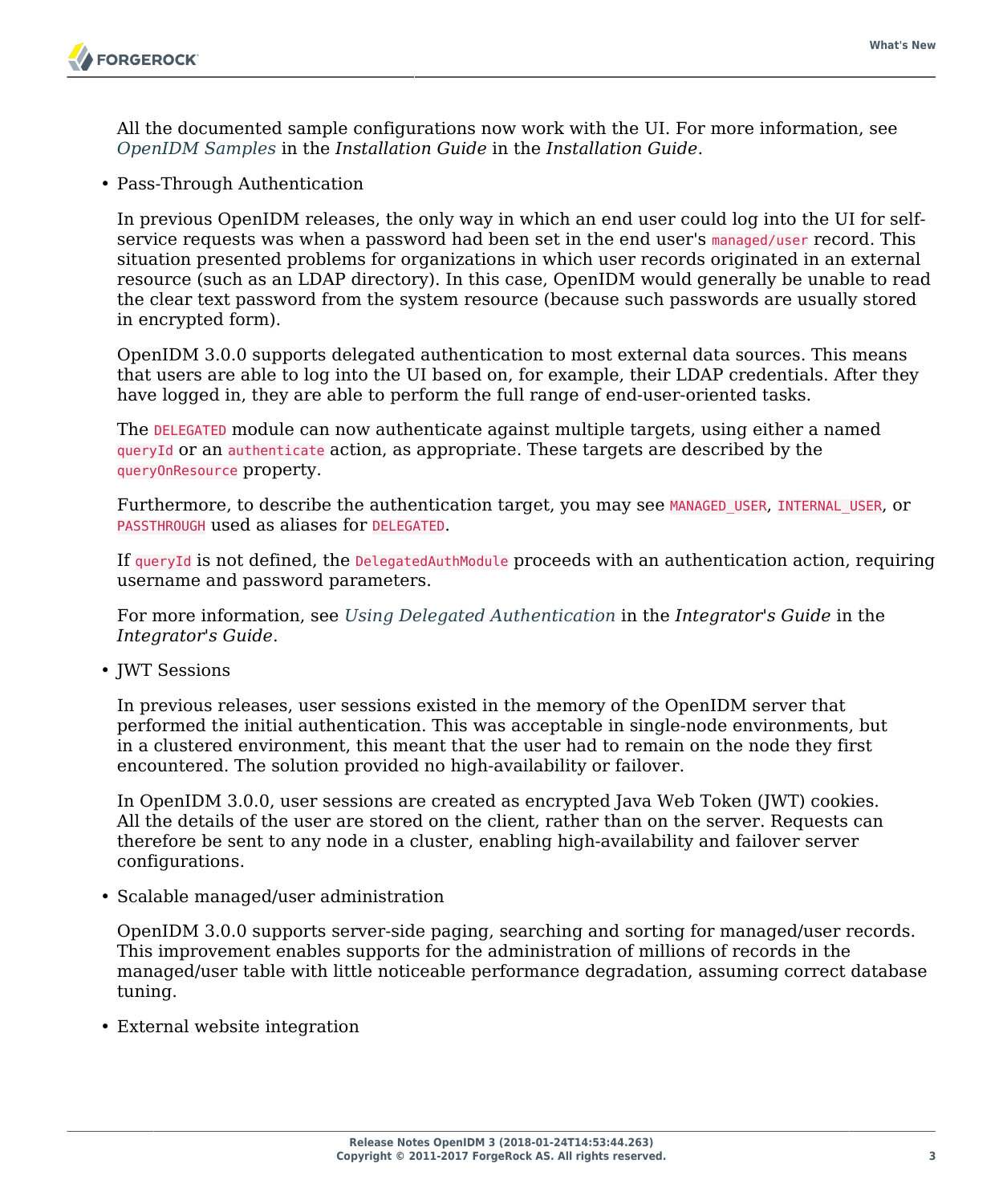In previous releases, it was particularly complex to use any of the end-user oriented REST endpoints provided by OpenIDM from another website within the organization.

OpenIDM 3.0.0 supports Cross Origin Resource Sharing (CORS), which allows a "white list" of domains to make REST calls to OpenIDM directly from within their own webpage context. Authenticated users are now able to interact with OpenIDM services (workflows, profile management, custom endpoints, and so forth) from within their existing applications.

### **Workflow improvements**

• External Activiti workflow templates

In previous OpenIDM releases, if you needed to define a custom template for a workflow, you had to embed the HTML template within the workflow definition. This was often cumbersome and difficult to maintain.

In this release, you can define an external HTML template and refer to that template from within the workflow definition.

For more information, see *Using Custom Templates for Activiti Workflows* in the *Integrator's Guide* in the *Integrator's Guide*.

• Documented workflow use cases

OpenIDM 3.0.0 provides a number of sample workflows, that demonstrate typical use cases for OpenIDM. Each of these sample workflows is integrated with the default UI. For more information see *Workflow Use Cases* in the *Integrator's Guide* in the *Integrator's Guide*.

For installation instructions and several samples to familiarize you with the OpenIDM features, see the *Installation Guide* in the *Installation Guide*.

For an architectural overview and high-level presentation of OpenIDM, see the *Architectural Overview* in the *Integrator's Guide* chapter in the *Integrator's Guide*.

### <span id="page-6-0"></span>1.1. Security Advisories

ForgeRock issues security advisories in collaboration with our customers and the open source community to address any security vulnerabilities transparently and rapidly. ForgeRock's security advisory policy governs the process on how security issues are submitted, received, and evaluated as well as the timeline for the issuance of security advisories and patches.

For details of all the security advisories across ForgeRock products, see [Security Advisories](https://backstage.forgerock.com/knowledge/kb/book/b21824339) in the *Knowledge Base library*.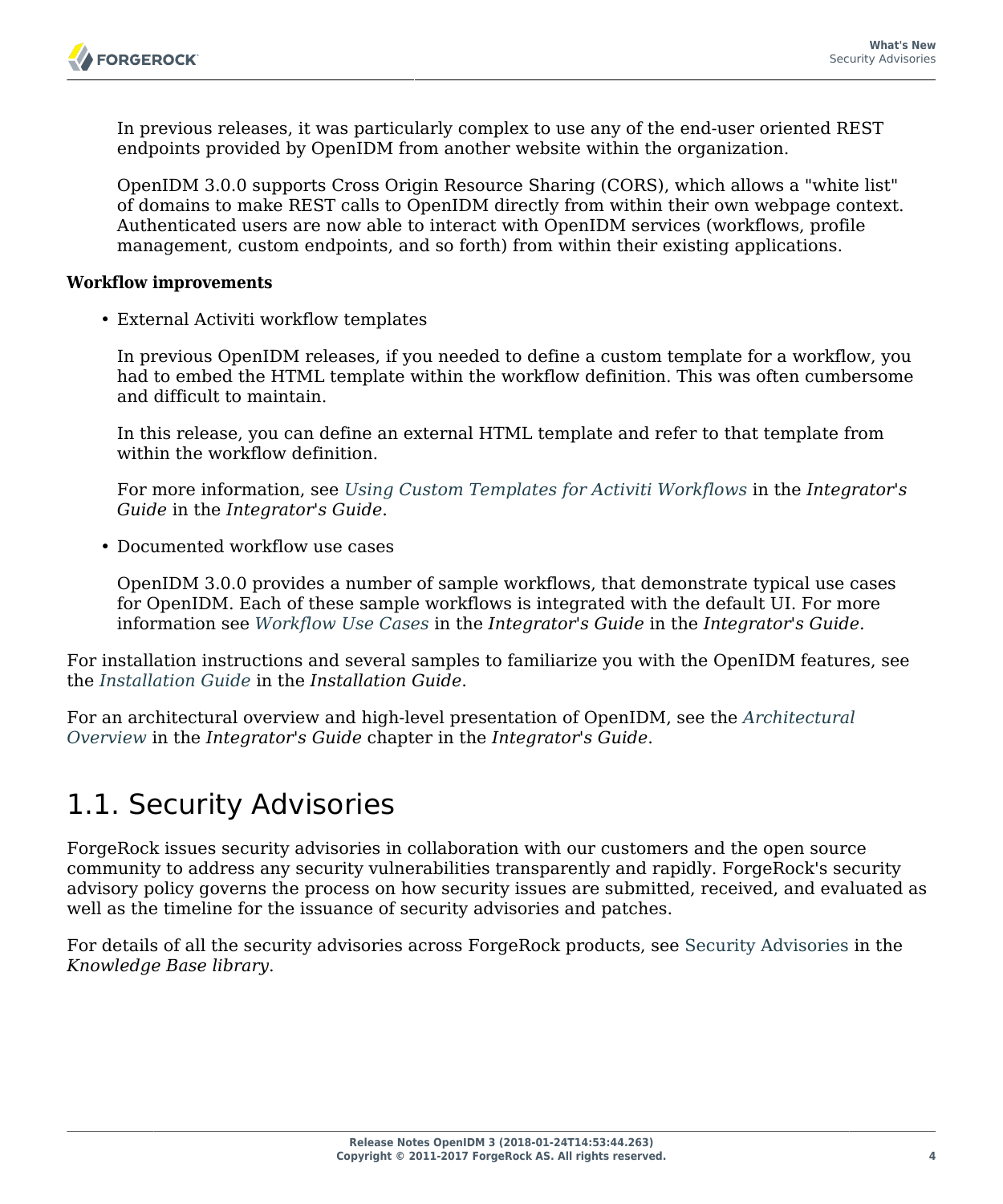## <span id="page-7-0"></span>**Chapter 2** Before You Install OpenIDM Software

This chapter covers prerequisites for installing and running OpenIDM software.

For OpenIDM 3.0.0, the following configurations are supported for use in production.

### **Repository**

The following JDBC repositories are supported for use in production:

- MySQL 5.1 or 5.5 with Connector/J 5.1.18 or later
- Microsoft SQL Server 2008 Express
- Oracle Database 11g

OrientDB is provided for evaluation only.

### **Stand-alone installation**

You must install OpenIDM as a stand-alone service, using Apache Felix and Jetty, as provided. Alternate containers are not supported.

OpenIDM 3.0.0 bundles Jetty version 8.1.9.v20130131.

### **Connectors**

OpenIDM 3.0.0 comes packaged with these OpenICF connectors:

- CSV File
- Database Table
- LDAP
- Scripted Groovy
- Scripted SQL
- XML File

ForgeRock provides additional connectors, as listed on the [OpenICF project connectors site](http://openicf.forgerock.org/connectors/).

### **Browsers**

ForgeRock has tested many browsers with the OpenIDM UI, including the following browsers.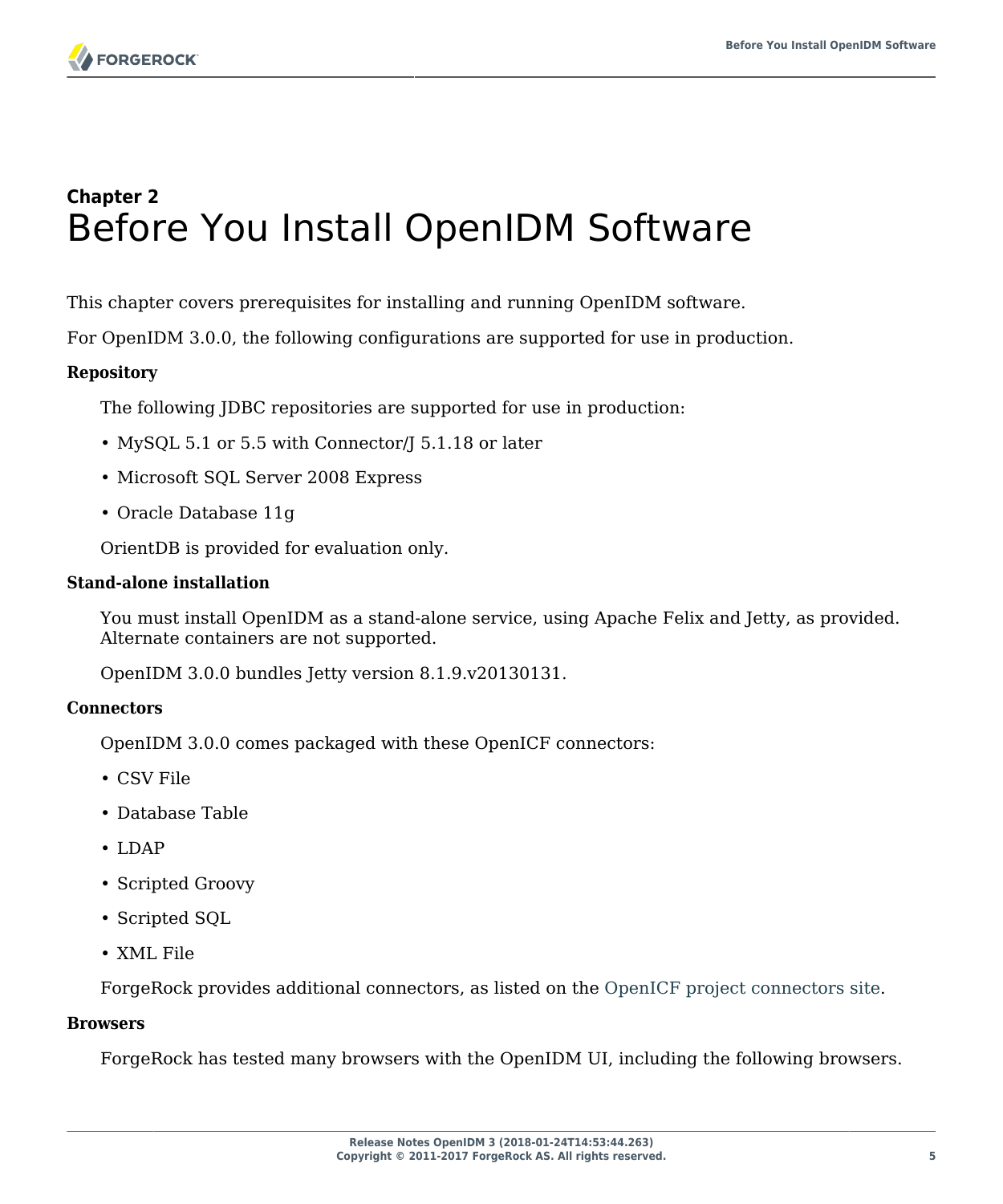- Chrome and Chromium 16 and later
- Firefox 3.6 and later
- Internet Explorer 8 and later
- Safari 5 and later

If you have a special request to support a component or combination not listed here, contact ForgeRock at [info@forgerock.com.](mailto:info@forgerock.com)

OpenIDM requires Java SE JDK 6 update 24 or later. When using the Oracle JDK, you also need Java Cryptography Extension (JCE) [policy files.](http://www.oracle.com/technetwork/java/javase/downloads/index.html)

On Windows systems, use Java SE JDK 7 update 6 or later, to take advantage of a recent JVM fix relating to non-blocking sockets with the default Jetty configuration.

You need 150 MB disk space and 1 GB memory for an evaluation installation. For a production installation, disk space and memory requirements will depend on the size of the repository, and on size of the audit and service log files that OpenIDM writes.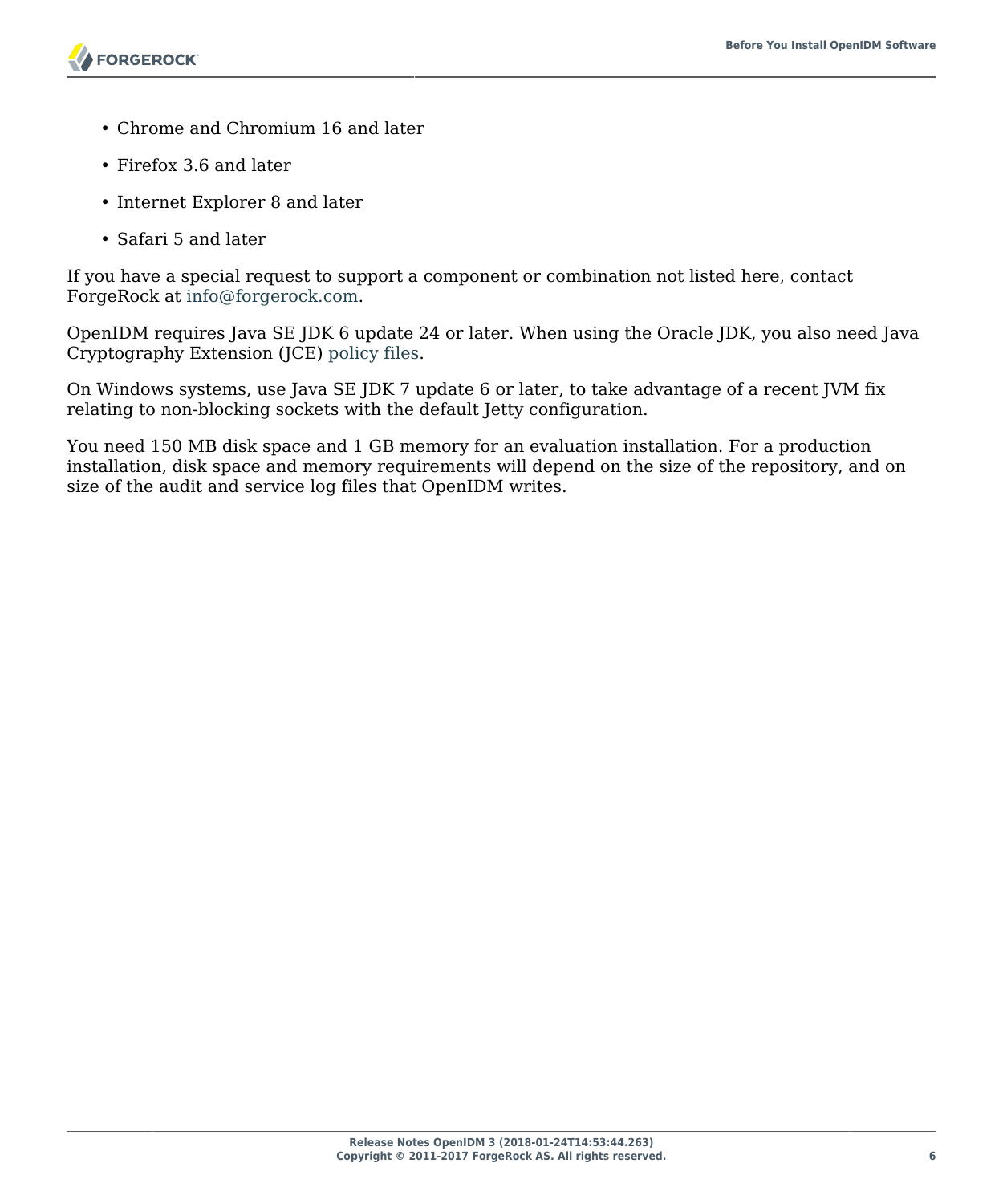

# <span id="page-9-0"></span>**Chapter 3** OpenIDM Fixes, Limitations, & Known Issues

<span id="page-9-1"></span>OpenIDM issues are tracked at [https://bugster.forgerock.org/jira/browse/OPENIDM.](https://bugster.forgerock.org/jira/browse/OPENIDM)

### 3.1. Fixes and Improvements

OpenIDM 3.0.0 includes the following major fixes and improvements.

- [OPENIDM-2079:](https://bugster.forgerock.org/jira/browse/OPENIDM-2079) Cannot PATCH managed user when ID contains special characters.
- [OPENIDM-2067:](https://bugster.forgerock.org/jira/browse/OPENIDM-2067) For an MS SQL repository, queries in the repo config file containing concatenation functions do not work
- [OPENIDM-2063:](https://bugster.forgerock.org/jira/browse/OPENIDM-2063) Failed to start OpenIDM when MySQL was used as repo with SSL enabled
- [OPENIDM-2061:](https://bugster.forgerock.org/jira/browse/OPENIDM-2061) Recon Fails to create users from AD "REV" : invalid identifier [Oracle]
- [OPENIDM-2017:](https://bugster.forgerock.org/jira/browse/OPENIDM-2017) OpenIDM does not check availability of remote connectors.
- [OPENIDM-2009:](https://bugster.forgerock.org/jira/browse/OPENIDM-2009) External REST service does not pass custom headers
- [OPENIDM-1994:](https://bugster.forgerock.org/jira/browse/OPENIDM-1994) JAVA\_TYPE\_BYTE and JAVA\_TYPE\_PRIMITIVE\_BYTE is not supported as native type with .NET
- [OPENIDM-1972:](https://bugster.forgerock.org/jira/browse/OPENIDM-1972) scheduler.json should be delivered with instanceId of &{openidm.node.id} instead of scheduler1234
- [OPENIDM-1967:](https://bugster.forgerock.org/jira/browse/OPENIDM-1967) Exceptions in connector when using remote java connector server are not wrapped properly
- [OPENIDM-1966:](https://bugster.forgerock.org/jira/browse/OPENIDM-1966) External REST calls without any authentication specified are now refused
- [OPENIDM-1961:](https://bugster.forgerock.org/jira/browse/OPENIDM-1961) Persistent scheduler jobs cannot be failed over
- [OPENIDM-1960:](https://bugster.forgerock.org/jira/browse/OPENIDM-1960) when password of internal user is encrypted in MySQL repo, we can not authenticate with this user
- [OPENIDM-1953:](https://bugster.forgerock.org/jira/browse/OPENIDM-1953) sample2 authentication should not be looking in managed/user
- [OPENIDM-1943:](https://bugster.forgerock.org/jira/browse/OPENIDM-1943) LiveSync of ObjectClass ALL is broken
- [OPENIDM-1930:](https://bugster.forgerock.org/jira/browse/OPENIDM-1930) Attributes from role assignments are not in onAssignments/onUnassignments scripts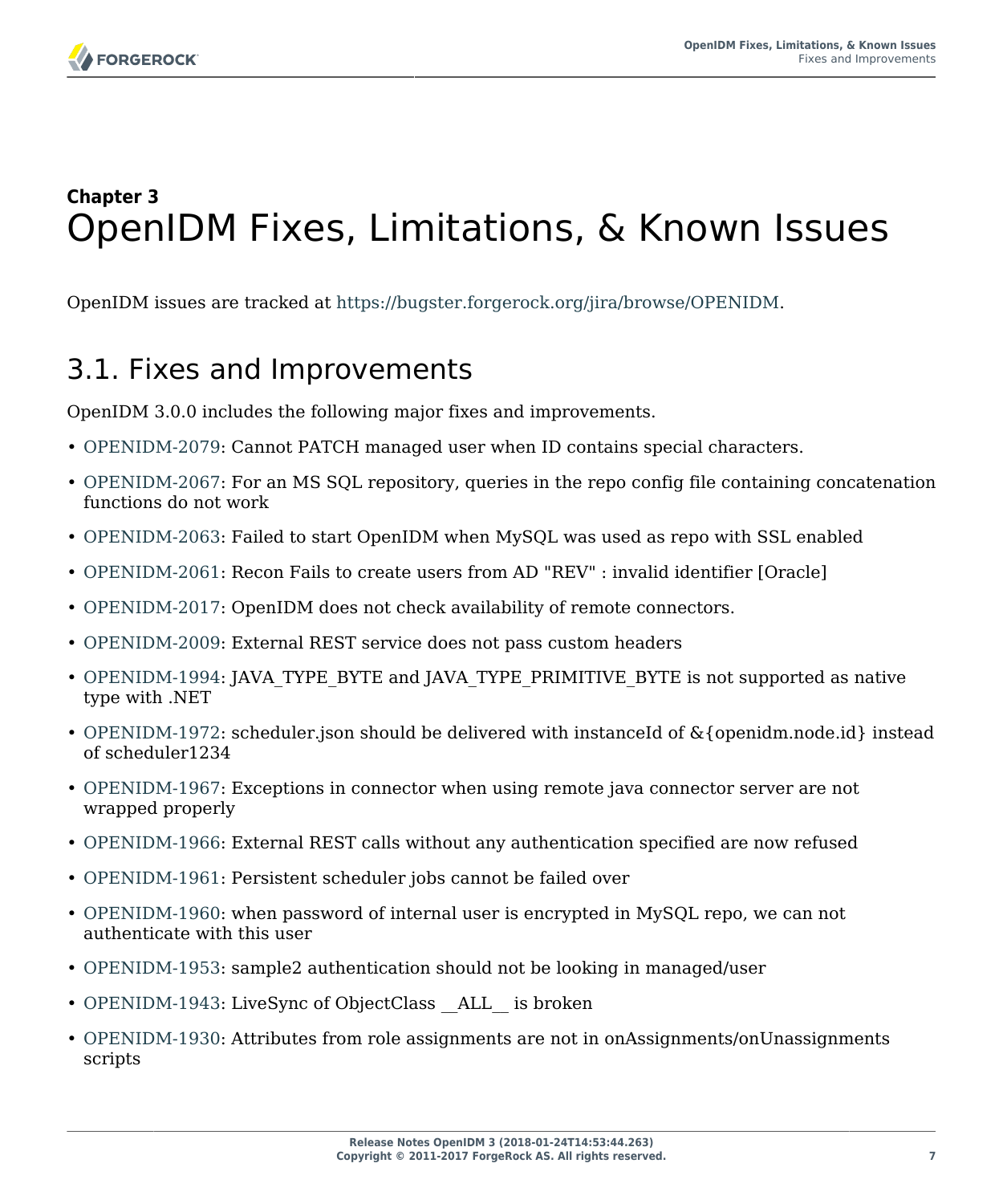

- [OPENIDM-1925:](https://bugster.forgerock.org/jira/browse/OPENIDM-1925) remove parameters that are not beeing applied in script.json config file
- [OPENIDM-1923:](https://bugster.forgerock.org/jira/browse/OPENIDM-1923) IWAModule hard-codes resource path
- [OPENIDM-1917:](https://bugster.forgerock.org/jira/browse/OPENIDM-1917) livesync create failed
- [OPENIDM-1916:](https://bugster.forgerock.org/jira/browse/OPENIDM-1916) [OracleDB] Resource 'user' not found
- [OPENIDM-1912:](https://bugster.forgerock.org/jira/browse/OPENIDM-1912) Exception from OpenIDMResolverFactory if used in a parallel execution workflow task
- [OPENIDM-1901:](https://bugster.forgerock.org/jira/browse/OPENIDM-1901) The effectiveAssignments had error and caused merge failure when multiple roles were assigned dynamically
- [OPENIDM-1900:](https://bugster.forgerock.org/jira/browse/OPENIDM-1900) User created through UI failed to login when no role was selected.
- [OPENIDM-1896:](https://bugster.forgerock.org/jira/browse/OPENIDM-1896) passthroughAuthnPopulateContext script is named too specifically; functionality is not specific to pass-through
- [OPENIDM-1893:](https://bugster.forgerock.org/jira/browse/OPENIDM-1893) ScriptedRequestHandler throws away detail from ScriptThrowException
- [OPENIDM-1892:](https://bugster.forgerock.org/jira/browse/OPENIDM-1892) External REST service returns a 500 InternalServerError on any error by the external call instead of what was returned
- [OPENIDM-1891:](https://bugster.forgerock.org/jira/browse/OPENIDM-1891) Failed to change password for openidm-admin on UI
- [OPENIDM-1890:](https://bugster.forgerock.org/jira/browse/OPENIDM-1890) Failed to update openidm-admin profile
- [OPENIDM-1884:](https://bugster.forgerock.org/jira/browse/OPENIDM-1884) Managed/role entries are not being rendered on the Admin user management form with the proper \_id
- [OPENIDM-1883:](https://bugster.forgerock.org/jira/browse/OPENIDM-1883) Synchronization Situations / Actions: List "rational" options for each Synchronization Situation
- [OPENIDM-1877:](https://bugster.forgerock.org/jira/browse/OPENIDM-1877) Exception when updated an assigned role.
- [OPENIDM-1876:](https://bugster.forgerock.org/jira/browse/OPENIDM-1876) Various samples not syncing password properly
- [OPENIDM-1874:](https://bugster.forgerock.org/jira/browse/OPENIDM-1874) fields ignores NOT\_READABLE attribute flag
- [OPENIDM-1873:](https://bugster.forgerock.org/jira/browse/OPENIDM-1873) Recon audit on a successfuly completed recon contains ACTIVE state instead of **SUCCESS**
- [OPENIDM-1872:](https://bugster.forgerock.org/jira/browse/OPENIDM-1872) CLI.SH configureconnector cannot recognize available connectors
- [OPENIDM-1863:](https://bugster.forgerock.org/jira/browse/OPENIDM-1863) ICF's UnsupportedOperationException is wrapped into wrong OpenIDM exception
- [OPENIDM-1862:](https://bugster.forgerock.org/jira/browse/OPENIDM-1862) Null exception when both sunrise and sunset taskscanners were triggered at the same time.
- [OPENIDM-1861:](https://bugster.forgerock.org/jira/browse/OPENIDM-1861) AoN should be included as a sample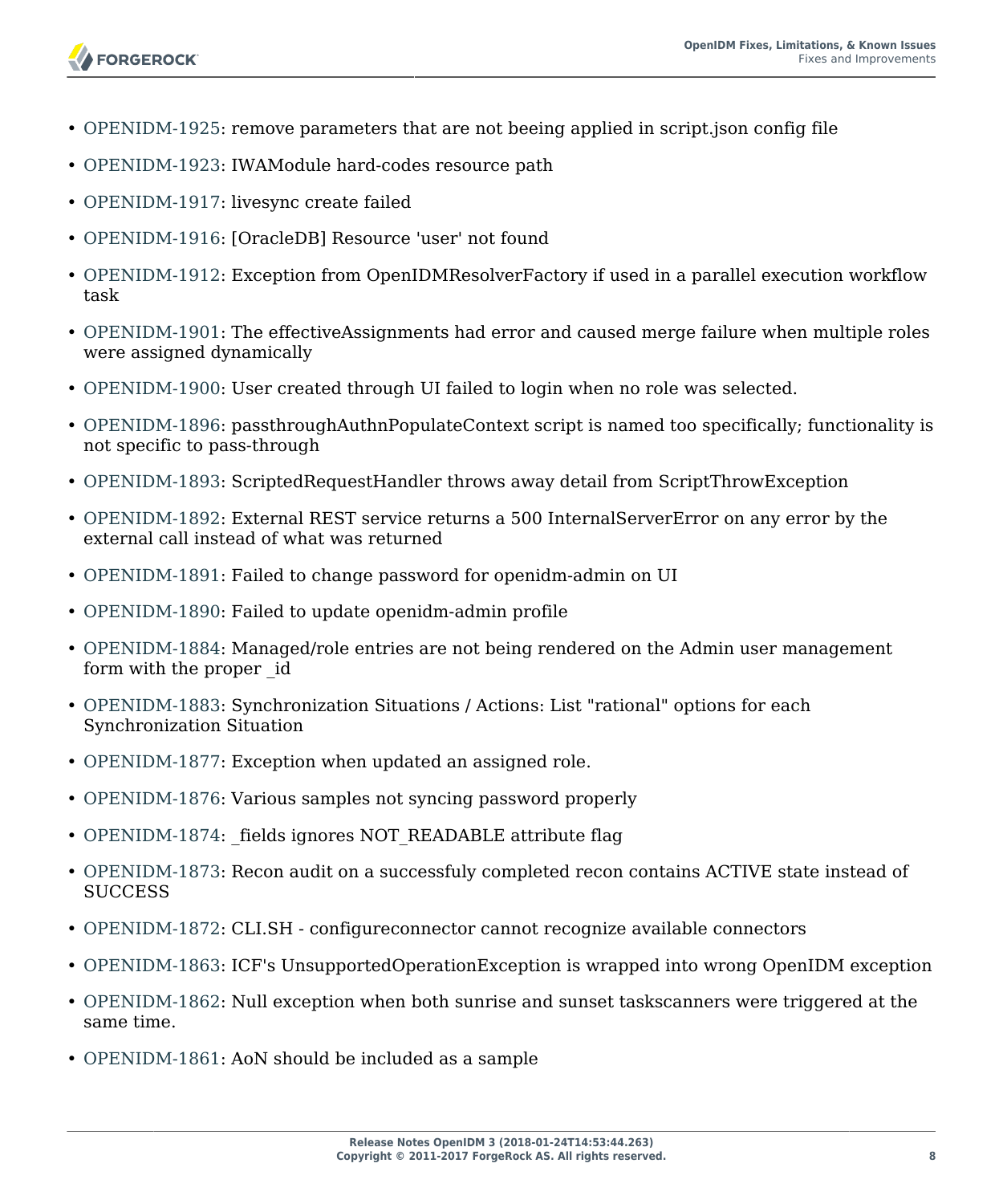- [OPENIDM-1856:](https://bugster.forgerock.org/jira/browse/OPENIDM-1856) compensate mechanism issue on auditing UPDATE
- [OPENIDM-1854:](https://bugster.forgerock.org/jira/browse/OPENIDM-1854) Change role attribute didn't clean target value changed by the original role
- [OPENIDM-1853:](https://bugster.forgerock.org/jira/browse/OPENIDM-1853) roles didn't take effect when multiple roles were assigned to user
- [OPENIDM-1851:](https://bugster.forgerock.org/jira/browse/OPENIDM-1851) external/rest calls no longer supply headers to remote system
- [OPENIDM-1849:](https://bugster.forgerock.org/jira/browse/OPENIDM-1849) Default MySQL config refers to stored procedures which do not exist in default schema
- [OPENIDM-1848:](https://bugster.forgerock.org/jira/browse/OPENIDM-1848) Changes to the repo configuration while the system is running cause global system failure
- [OPENIDM-1847:](https://bugster.forgerock.org/jira/browse/OPENIDM-1847) AND and OR are not working anymore in queries built with queryFilter and called from scripts
- [OPENIDM-1846:](https://bugster.forgerock.org/jira/browse/OPENIDM-1846) JAVA\_TYPE\_BYTE\_ARRAY is not supported as native type
- [OPENIDM-1844:](https://bugster.forgerock.org/jira/browse/OPENIDM-1844) triggerWorkflowFromSync.js failed to generate task instance and sample9 failed
- [OPENIDM-1842:](https://bugster.forgerock.org/jira/browse/OPENIDM-1842) onCreate-user-set-default-fields.js script does not update users on creation
- [OPENIDM-1839:](https://bugster.forgerock.org/jira/browse/OPENIDM-1839) self-registration page should display error messages about the non valid fields
- [OPENIDM-1824:](https://bugster.forgerock.org/jira/browse/OPENIDM-1824) Request command didn't return properly(proper value) when custom endpoint was used.
- [OPENIDM-1819:](https://bugster.forgerock.org/jira/browse/OPENIDM-1819) Failures from ICF connectors are not available from onFailure handler
- [OPENIDM-1813:](https://bugster.forgerock.org/jira/browse/OPENIDM-1813) reading a non existing workflow task via REST should return 404 instead of 500
- [OPENIDM-1812:](https://bugster.forgerock.org/jira/browse/OPENIDM-1812) invoking non existing workflow via REST should return 4XX instead of 500
- [OPENIDM-1810:](https://bugster.forgerock.org/jira/browse/OPENIDM-1810) OpenIDM requires all attributes which are defined in provisioner in update operation
- [OPENIDM-1809:](https://bugster.forgerock.org/jira/browse/OPENIDM-1809) OpenIDM ignores required attribute in provisioner file
- [OPENIDM-1806:](https://bugster.forgerock.org/jira/browse/OPENIDM-1806) DELETE managed object(user, role) returns 200+null on OrientDB (not ok)
- [OPENIDM-1795:](https://bugster.forgerock.org/jira/browse/OPENIDM-1795) Async Recon via REST using performAction with a non-existing action not returning proper error
- [OPENIDM-1794:](https://bugster.forgerock.org/jira/browse/OPENIDM-1794) GET with queries using queryId with missing params on MySQL should return 400 instead of 200
- [OPENIDM-1792:](https://bugster.forgerock.org/jira/browse/OPENIDM-1792) PATCH by Query via POST not working anymore (getting error 400)
- [OPENIDM-1789:](https://bugster.forgerock.org/jira/browse/OPENIDM-1789) Role didn't take effect when replaceTarget operation was applied to a single value property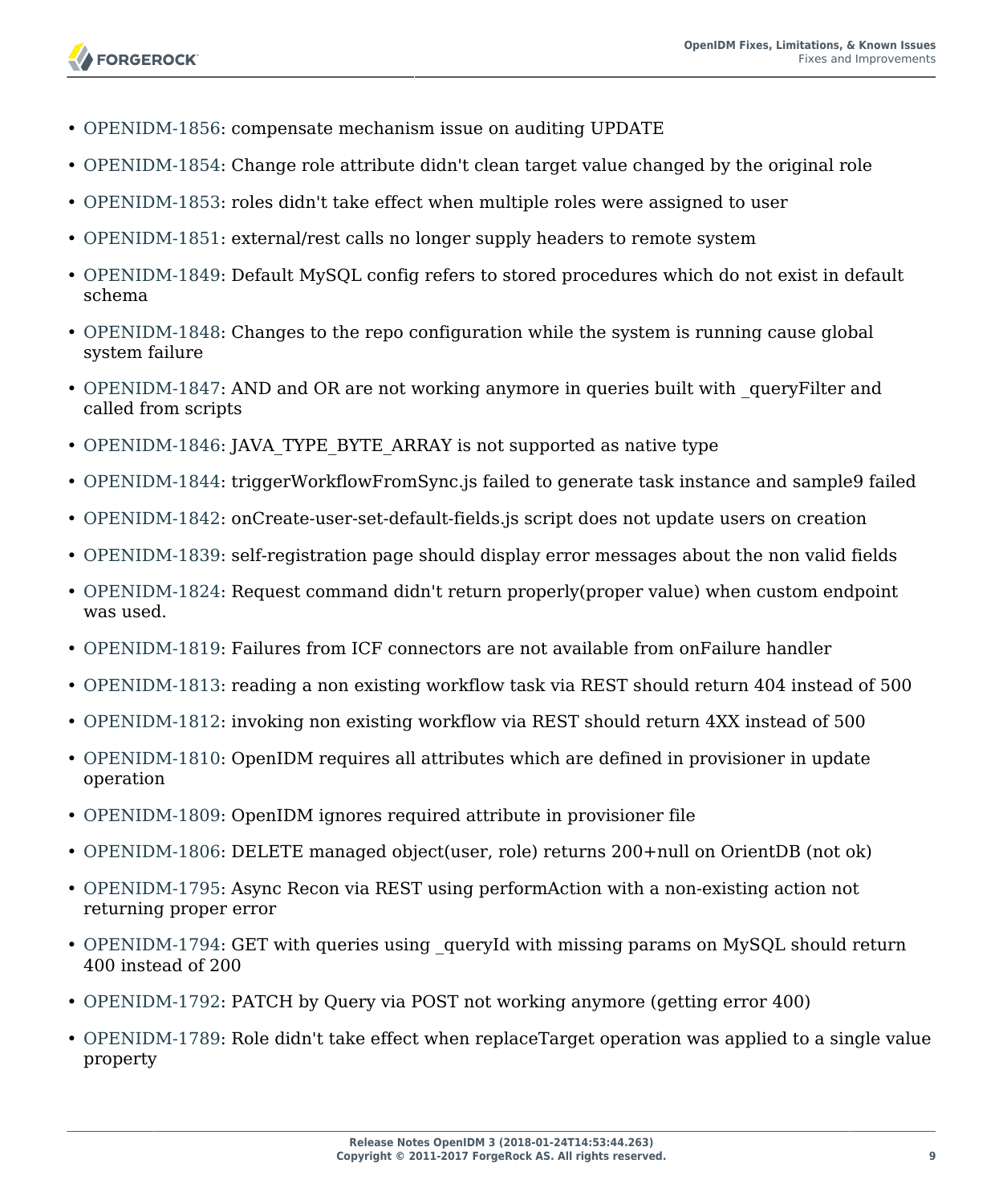

- [OPENIDM-1781:](https://bugster.forgerock.org/jira/browse/OPENIDM-1781) clean-up obsolete properties in authentication.json that are now defined in authModules map
- [OPENIDM-1773:](https://bugster.forgerock.org/jira/browse/OPENIDM-1773) Set up Working Custom Endpoint Samples / Query Requests on Groovy Endpoint
- [OPENIDM-1767:](https://bugster.forgerock.org/jira/browse/OPENIDM-1767) BadPaddingException while authenticating as openidm-admin on Windows with MSSQL
- [OPENIDM-1766:](https://bugster.forgerock.org/jira/browse/OPENIDM-1766) authenticated users can not PATCH their own data anymore
- [OPENIDM-1759:](https://bugster.forgerock.org/jira/browse/OPENIDM-1759) In ResourceFunctions of script-common the non-string parameters of openidm.action call are ignored withouth any warning
- [OPENIDM-1755:](https://bugster.forgerock.org/jira/browse/OPENIDM-1755) Recon target phase is always single threaded regardless of the number of configured taskThreads
- [OPENIDM-1749:](https://bugster.forgerock.org/jira/browse/OPENIDM-1749) Startup randomly fails on scheduler bundle when launching sample1 on Centos
- [OPENIDM-1748:](https://bugster.forgerock.org/jira/browse/OPENIDM-1748) Confusing policy validation display for passwords in the UI
- [OPENIDM-1746:](https://bugster.forgerock.org/jira/browse/OPENIDM-1746) Javascript needs access to external packages
- [OPENIDM-1739:](https://bugster.forgerock.org/jira/browse/OPENIDM-1739) Changes made to target objects by onLink triggers should be persisted if the situation action is UPDATE
- [OPENIDM-1732:](https://bugster.forgerock.org/jira/browse/OPENIDM-1732) onRetrieve scripts not executing for managed/ query results
- [OPENIDM-1708:](https://bugster.forgerock.org/jira/browse/OPENIDM-1708) reauthentication not functioning with alternate auth modules
- [OPENIDM-1705:](https://bugster.forgerock.org/jira/browse/OPENIDM-1705) Sync Exception actions are returned with 409/conflict instead of 500/exception
- [OPENIDM-1702:](https://bugster.forgerock.org/jira/browse/OPENIDM-1702) CLI.SH configimport not working on some configuration files
- [OPENIDM-1701:](https://bugster.forgerock.org/jira/browse/OPENIDM-1701) Creating "managed" objects from sync doesn't create link immediately, causing unnecessary correlation for other mappings
- [OPENIDM-1689:](https://bugster.forgerock.org/jira/browse/OPENIDM-1689) cleaning up the generic and explicit table mapping defaults for managed user
- [OPENIDM-1679:](https://bugster.forgerock.org/jira/browse/OPENIDM-1679) Activity audit file not created when performing CRUD on OpenDJ via connector
- [OPENIDM-1674:](https://bugster.forgerock.org/jira/browse/OPENIDM-1674) Slashes in \_id break reconciliation
- [OPENIDM-1665:](https://bugster.forgerock.org/jira/browse/OPENIDM-1665) Startup failure when connectors directory contains arbitrary sub-directories
- [OPENIDM-1663:](https://bugster.forgerock.org/jira/browse/OPENIDM-1663) Deadlock within OpenIDM when updating managed users w/MSSQL as the repository
- [OPENIDM-1655:](https://bugster.forgerock.org/jira/browse/OPENIDM-1655) External Rest Service erroneously sets the remote auth ChallengeScheme to HTTP\_COOKIE instead of HTTP\_BASIC
- [OPENIDM-1649:](https://bugster.forgerock.org/jira/browse/OPENIDM-1649) SSL client/mutual auth not working even though certificate is present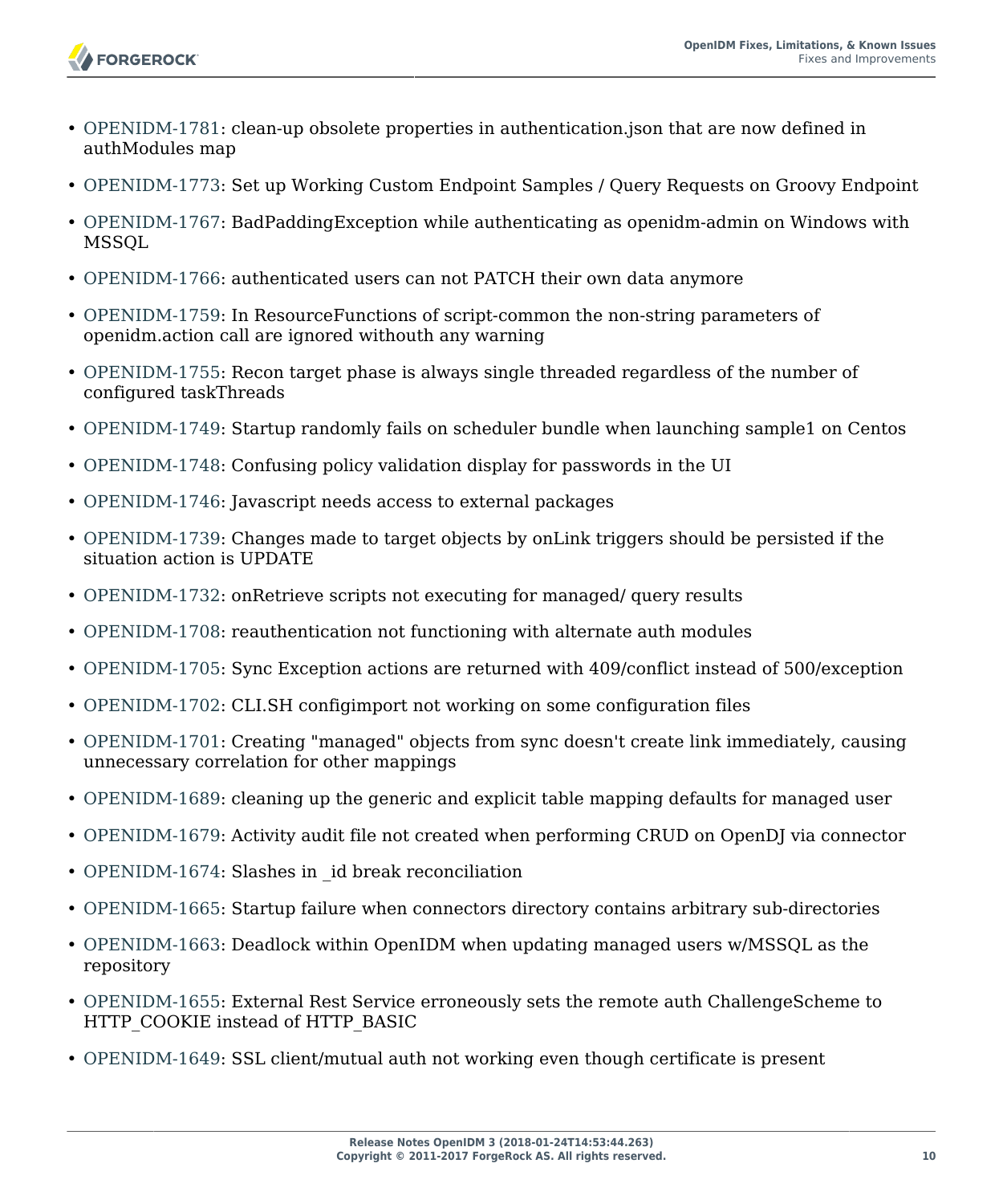- [OPENIDM-1647:](https://bugster.forgerock.org/jira/browse/OPENIDM-1647) LiveSync fails when using Generic LDAP Connector if readSchema=false
- [OPENIDM-1637:](https://bugster.forgerock.org/jira/browse/OPENIDM-1637) Problem in UI when the username contains a space char.
- [OPENIDM-1631:](https://bugster.forgerock.org/jira/browse/OPENIDM-1631) OrientDB Studio not working correctly after upgrade to OrientDB 1.6.4
- [OPENIDM-1629:](https://bugster.forgerock.org/jira/browse/OPENIDM-1629) Policy cannot-contain-others raises an exception when one of the fields to check against is absent
- [OPENIDM-1626:](https://bugster.forgerock.org/jira/browse/OPENIDM-1626) Duplicated keys in Index in OrientDB returns error code 500 instead of 4XX
- [OPENIDM-1624:](https://bugster.forgerock.org/jira/browse/OPENIDM-1624) Linux rc script generated by create-openidm-rc.sh fails to shutdown OpenIDM when installed to a directory other than 'openidm'
- [OPENIDM-1616:](https://bugster.forgerock.org/jira/browse/OPENIDM-1616) Customization of the location of OrientDB db broken since upgrade to 1.6.4
- [OPENIDM-1608:](https://bugster.forgerock.org/jira/browse/OPENIDM-1608) create schedule via REST with a bad misfirepolicy fails with 500 status code instead of 400
- [OPENIDM-1597:](https://bugster.forgerock.org/jira/browse/OPENIDM-1597) openidm takes 100% CPU even in "idle" state on Windows
- [OPENIDM-1584:](https://bugster.forgerock.org/jira/browse/OPENIDM-1584) java.lang.OutOfMemoryError exception
- [OPENIDM-1583:](https://bugster.forgerock.org/jira/browse/OPENIDM-1583) OpenIDM should not enforce the REAUTH\_REQUIRED policy for openidm-cert role.
- [OPENIDM-1563:](https://bugster.forgerock.org/jira/browse/OPENIDM-1563) Task scanner creates a new thread pool for each execution resulting in a thread leak.
- [OPENIDM-1537:](https://bugster.forgerock.org/jira/browse/OPENIDM-1537) Getting 500 error when loading the UI when an old invalid session-jwt cookie is present
- [OPENIDM-1535:](https://bugster.forgerock.org/jira/browse/OPENIDM-1535) incomplete handleQuery implementation in ScriptedRequestHandler
- [OPENIDM-1532:](https://bugster.forgerock.org/jira/browse/OPENIDM-1532) random issues with authentication on some startups leading to 401 on all requests
- [OPENIDM-1529:](https://bugster.forgerock.org/jira/browse/OPENIDM-1529) IDMUserAuthModule should be using IdentityServer to get property for "openidm.auth.clientauthonlyports"
- [OPENIDM-1526:](https://bugster.forgerock.org/jira/browse/OPENIDM-1526) Recon values fail to be reconstructed from the audit log when using a JDBC repo
- [OPENIDM-1524:](https://bugster.forgerock.org/jira/browse/OPENIDM-1524) Jetty floods OpenIDM log with error
- [OPENIDM-1515:](https://bugster.forgerock.org/jira/browse/OPENIDM-1515) MVCC is broken when using MSSQL as the OpenIDM repository.
- [OPENIDM-1514:](https://bugster.forgerock.org/jira/browse/OPENIDM-1514) Failed login or expired session following a successful login results in empty response body.
- [OPENIDM-1513:](https://bugster.forgerock.org/jira/browse/OPENIDM-1513) Inconsistency in script context: request object has different representations
- [OPENIDM-1511:](https://bugster.forgerock.org/jira/browse/OPENIDM-1511) Policy.java overwrites the action parameter of async recon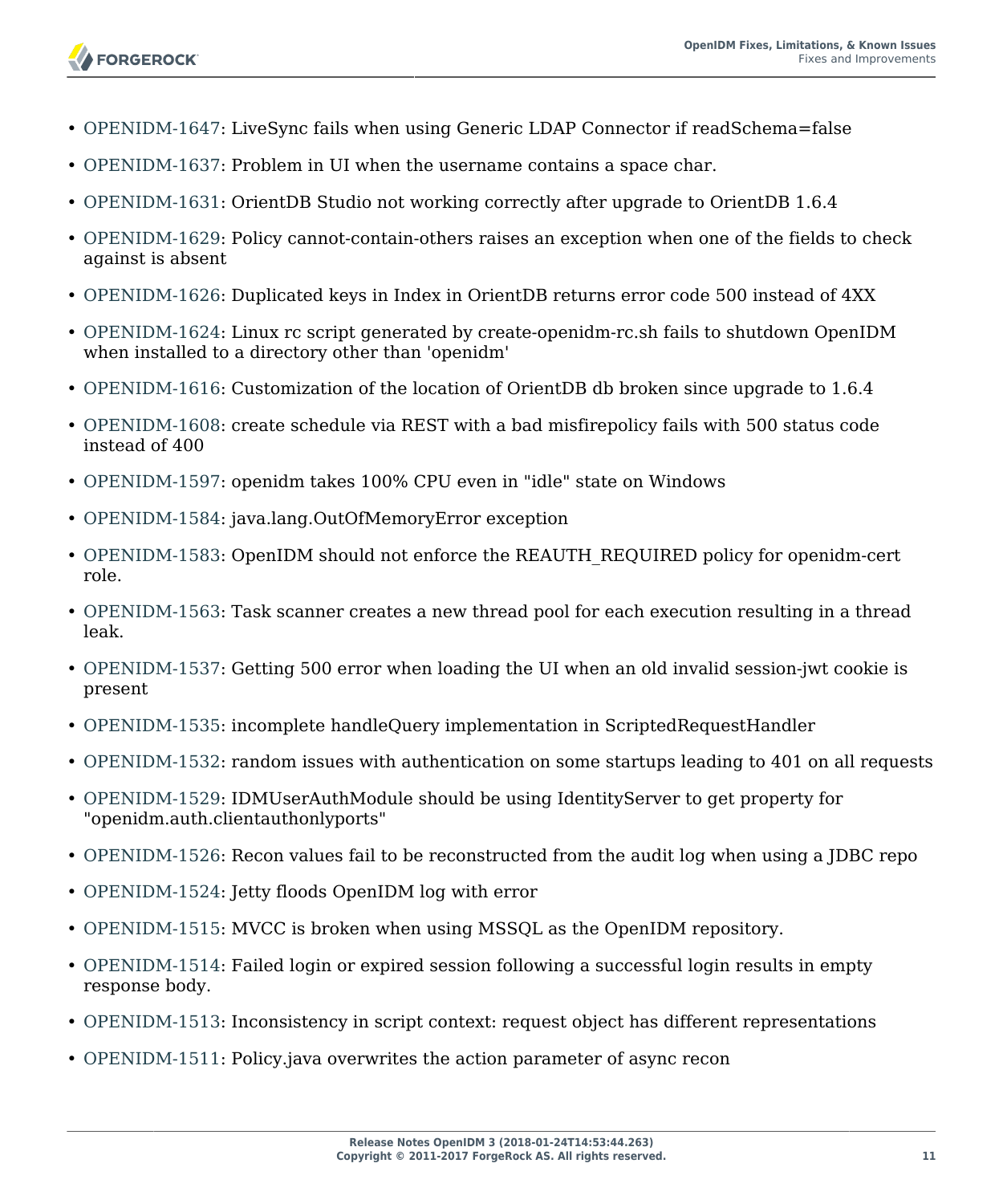- [OPENIDM-1507:](https://bugster.forgerock.org/jira/browse/OPENIDM-1507) Logging level change to FINE causes NullPointerException in OrientDBRepoService
- [OPENIDM-1503:](https://bugster.forgerock.org/jira/browse/OPENIDM-1503) InvalidCredentialException thrown from OpenICFProvisionerService uses 500 HTTP error code
- [OPENIDM-1502:](https://bugster.forgerock.org/jira/browse/OPENIDM-1502) Audit log entries with same activitydate
- [OPENIDM-1490:](https://bugster.forgerock.org/jira/browse/OPENIDM-1490) missing comma in DN definition of certificate
- [OPENIDM-1489:](https://bugster.forgerock.org/jira/browse/OPENIDM-1489) Command line needs to allow supplying user/pwd
- [OPENIDM-1486:](https://bugster.forgerock.org/jira/browse/OPENIDM-1486) 'en-US' language is always used
- [OPENIDM-1479:](https://bugster.forgerock.org/jira/browse/OPENIDM-1479) Cannot delete from generic objects using PostgreSQL
- [OPENIDM-1478:](https://bugster.forgerock.org/jira/browse/OPENIDM-1478) Encrypt with Command Line (CLI) is broken
- [OPENIDM-1470:](https://bugster.forgerock.org/jira/browse/OPENIDM-1470) Set max heap size (Xmx) and min heap size (Xms) to the same value
- [OPENIDM-1467:](https://bugster.forgerock.org/jira/browse/OPENIDM-1467) Private key validation before importing into the keystore
- [OPENIDM-1457:](https://bugster.forgerock.org/jira/browse/OPENIDM-1457) Running OrientDB in memory results in failure and ACTIVE\_NOT\_READY state
- [OPENIDM-1456:](https://bugster.forgerock.org/jira/browse/OPENIDM-1456) Correlation query not working correctly: recon leads to absent+unassigned instead of found
- [OPENIDM-1450:](https://bugster.forgerock.org/jira/browse/OPENIDM-1450) Deleting record from Managed/user with mismatched version yields in 500 error [OrientDB]
- [OPENIDM-1444:](https://bugster.forgerock.org/jira/browse/OPENIDM-1444) json schema package needs to specify export version and import version ranges
- [OPENIDM-1433:](https://bugster.forgerock.org/jira/browse/OPENIDM-1433) OpenIDM renames entry on update (OpenIDM ICF glue code sets \_\_NAME \_\_ to  $\_$ UID $\_$
- [OPENIDM-1432:](https://bugster.forgerock.org/jira/browse/OPENIDM-1432) Missing uinotification table within Oracle openidm.sql schema
- [OPENIDM-1431:](https://bugster.forgerock.org/jira/browse/OPENIDM-1431) authentication initialization messages should not appear in the log (INFO) for every request on the REST API
- [OPENIDM-1426:](https://bugster.forgerock.org/jira/browse/OPENIDM-1426) Openidmui/index.html hangs on browser refresh
- [OPENIDM-1424:](https://bugster.forgerock.org/jira/browse/OPENIDM-1424) gzip servlet filter no longer working
- [OPENIDM-1419:](https://bugster.forgerock.org/jira/browse/OPENIDM-1419) Can't logout of openidmui (Session not terminating)
- [OPENIDM-1417:](https://bugster.forgerock.org/jira/browse/OPENIDM-1417) Throwing 401 exception in augment security context javascript ends up being a 500 in the response
- [OPENIDM-1416:](https://bugster.forgerock.org/jira/browse/OPENIDM-1416) Default onCreate script of UI sets the accountStatus to 'active', overrides the value of the managed user attribute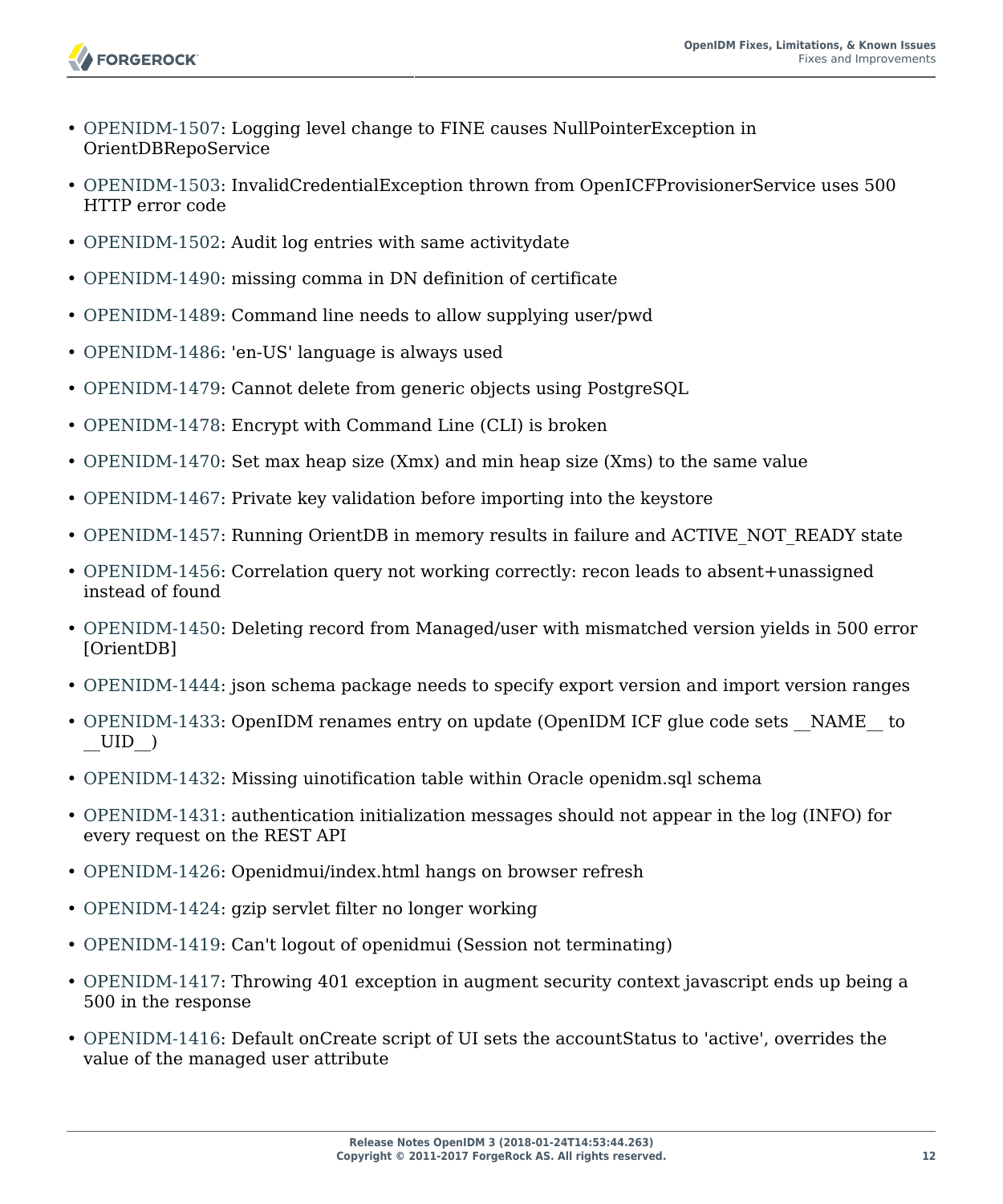- [OPENIDM-1415:](https://bugster.forgerock.org/jira/browse/OPENIDM-1415) Need to enable cascade delete on foreign keys within Oracle schema
- [OPENIDM-1413:](https://bugster.forgerock.org/jira/browse/OPENIDM-1413) In async recon starter script (workflow.js) the query of the already running instances is executed before all it's parameters are set
- [OPENIDM-1412:](https://bugster.forgerock.org/jira/browse/OPENIDM-1412) Missing 'not undefined' check for sourceId and targetId in async recon workflow starter script (workflow.js)
- [OPENIDM-1411:](https://bugster.forgerock.org/jira/browse/OPENIDM-1411) Add not null check to async recon starter script (workflow.js) for sourceId query parameter, fill businessKey field of the workflow when starting a new workflow
- [OPENIDM-1406:](https://bugster.forgerock.org/jira/browse/OPENIDM-1406) cluster.json should be using a property substitution, and take the setting from boot.properties
- [OPENIDM-1403:](https://bugster.forgerock.org/jira/browse/OPENIDM-1403) considerable start-up happening after OpenIDM reports ready
- [OPENIDM-1388:](https://bugster.forgerock.org/jira/browse/OPENIDM-1388) AD sync service does not work with SSL 8443

**FORGEROCK** 

- [OPENIDM-1385:](https://bugster.forgerock.org/jira/browse/OPENIDM-1385) Error with REST call to "/openidm/audit/access"
- [OPENIDM-1381:](https://bugster.forgerock.org/jira/browse/OPENIDM-1381) Audit log does not correctly record the 'before' state of system objects when calling openidm.update().
- [OPENIDM-1368:](https://bugster.forgerock.org/jira/browse/OPENIDM-1368) AD password sync service throws critical error in SSL mutual auth
- [OPENIDM-1365:](https://bugster.forgerock.org/jira/browse/OPENIDM-1365) Recon Audit Log Entries Should Contain "messageDetails" for ScriptExceptions During Reconciliation
- [OPENIDM-1361:](https://bugster.forgerock.org/jira/browse/OPENIDM-1361) Exception from UI when a workflow started by scheduler has a user task in it
- [OPENIDM-1354:](https://bugster.forgerock.org/jira/browse/OPENIDM-1354) Recon Log Entries Missing "messageDetail" From Errors During Recon
- [OPENIDM-1348:](https://bugster.forgerock.org/jira/browse/OPENIDM-1348) Get requests are not including the shutdown time for nodes that have shutdown normally
- [OPENIDM-1346:](https://bugster.forgerock.org/jira/browse/OPENIDM-1346) Disabling The Cluster Management Service Causes Startup Errors/Exceptions
- [OPENIDM-1341:](https://bugster.forgerock.org/jira/browse/OPENIDM-1341) Add support for the Cluster Management Service to MSSQL and Oracle repository configs and schemas
- [OPENIDM-1339:](https://bugster.forgerock.org/jira/browse/OPENIDM-1339) AD password sync plugin service causes critical error and restarts Windows
- [OPENIDM-1338:](https://bugster.forgerock.org/jira/browse/OPENIDM-1338) Validation for create without objectId is always true
- [OPENIDM-1337:](https://bugster.forgerock.org/jira/browse/OPENIDM-1337) Recon.csv and recon detail over REST are not aligned.
- [OPENIDM-1329:](https://bugster.forgerock.org/jira/browse/OPENIDM-1329) OrientDB as repo does not initialize if there is no network connection
- [OPENIDM-1321:](https://bugster.forgerock.org/jira/browse/OPENIDM-1321) OpenIDM Audit Logger Service Fix Camel-Case Typo In Activity Log For "parentActionId" Parameter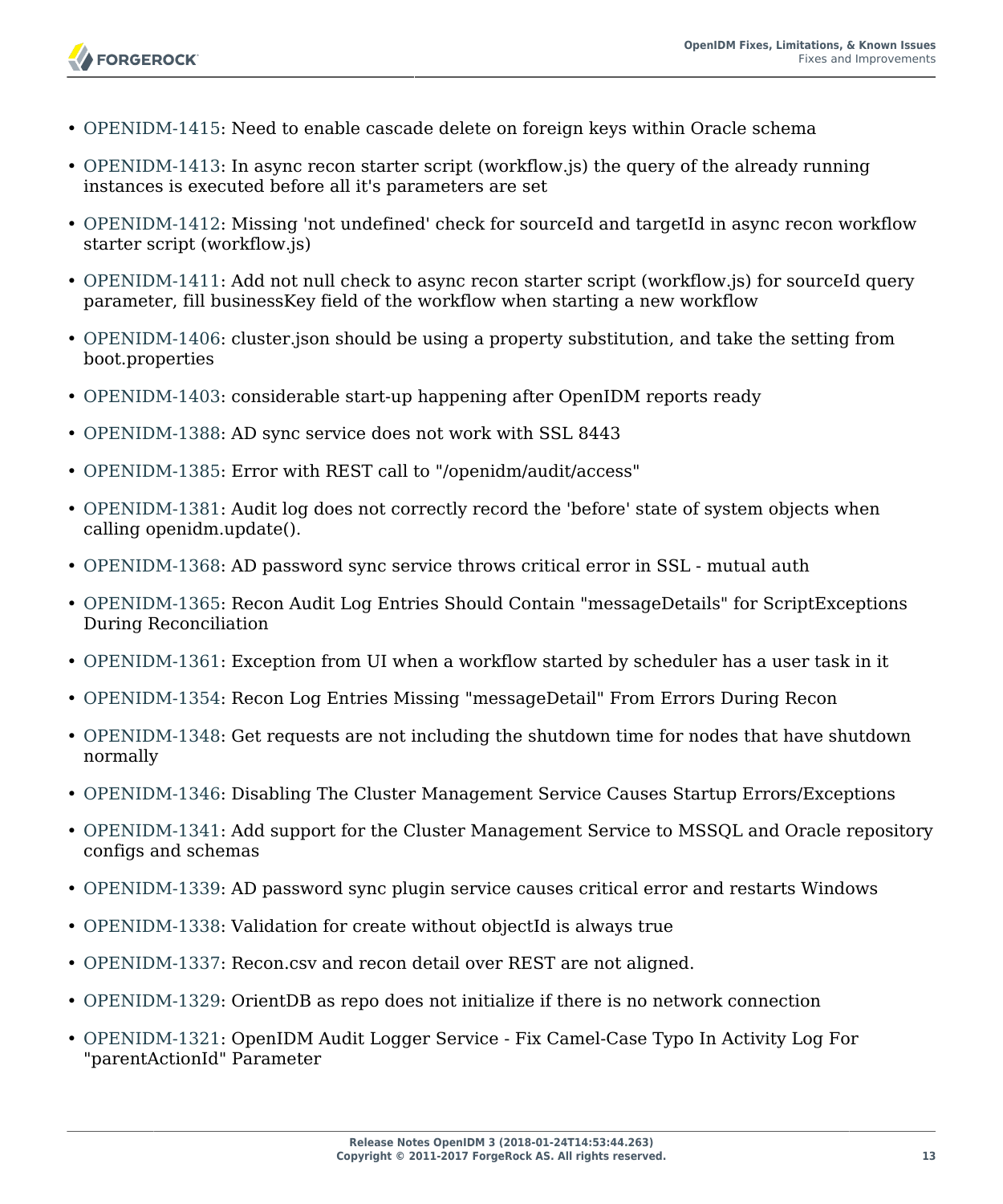

- [OPENIDM-1309:](https://bugster.forgerock.org/jira/browse/OPENIDM-1309) On mysql 5.6 db init script raises a "Specified key was too long" on creation of index of auditactivity table
- [OPENIDM-1308:](https://bugster.forgerock.org/jira/browse/OPENIDM-1308) InternalServerErrorException CryptoService unavailable; regression from OPENIDM-1185
- [OPENIDM-1304:](https://bugster.forgerock.org/jira/browse/OPENIDM-1304) Custom queries for recon audit logs which return different columns do not get returned correctly
- [OPENIDM-1298:](https://bugster.forgerock.org/jira/browse/OPENIDM-1298) Reconciliation should re-use the executor, and explicitly shut it down at the end
- [OPENIDM-1293:](https://bugster.forgerock.org/jira/browse/OPENIDM-1293) OpenIDMELResolver should use component.name to bind JavaDelegate implementations instead of component.id
- [OPENIDM-1292:](https://bugster.forgerock.org/jira/browse/OPENIDM-1292) Obfuscate Bootstrap information does not work properly
- [OPENIDM-1287:](https://bugster.forgerock.org/jira/browse/OPENIDM-1287) Scheduler null pointer exception
- [OPENIDM-1285:](https://bugster.forgerock.org/jira/browse/OPENIDM-1285) Private Key not getting stored in keystore when certificate is generated and store.
- [OPENIDM-1283:](https://bugster.forgerock.org/jira/browse/OPENIDM-1283) External/rest requests to endpoints which return non-200 responses result in errors
- [OPENIDM-1281:](https://bugster.forgerock.org/jira/browse/OPENIDM-1281) Query for "get-by-field-value" is incorrect
- [OPENIDM-1268:](https://bugster.forgerock.org/jira/browse/OPENIDM-1268) Formatting in user registration page broken
- [OPENIDM-1267:](https://bugster.forgerock.org/jira/browse/OPENIDM-1267) Add Enum and DateFormType specific data to the taskdefinitions returned by Activiti
- [OPENIDM-1265:](https://bugster.forgerock.org/jira/browse/OPENIDM-1265) liveSync process should never get stuck because of exceptions with the synchronizationListener.
- [OPENIDM-1259:](https://bugster.forgerock.org/jira/browse/OPENIDM-1259) OrientDB config file in Samples does not have the new query for clusters
- [OPENIDM-1256:](https://bugster.forgerock.org/jira/browse/OPENIDM-1256) additionalPolicies option in policy.json not working
- [OPENIDM-1253:](https://bugster.forgerock.org/jira/browse/OPENIDM-1253) Password reset dialog behaving incorrectly
- [OPENIDM-1247:](https://bugster.forgerock.org/jira/browse/OPENIDM-1247) Policy Service property validation on a property with no configured policy results in a TypeError
- [OPENIDM-1245:](https://bugster.forgerock.org/jira/browse/OPENIDM-1245) Align openidm and activiti contract on scripting(openidm.action() and openidm.patch() failed in a workflow on managed object.)
- [OPENIDM-1236:](https://bugster.forgerock.org/jira/browse/OPENIDM-1236) ScriptableList: cannot put 0 (zero) index element
- [OPENIDM-1216:](https://bugster.forgerock.org/jira/browse/OPENIDM-1216) Cluster Management Service
- [OPENIDM-1210:](https://bugster.forgerock.org/jira/browse/OPENIDM-1210) Directly-assigned workflow tasks disappear when "Requeue" button is hit
- [OPENIDM-1208:](https://bugster.forgerock.org/jira/browse/OPENIDM-1208) UI is inoperable in IE8 due to lowercase request headers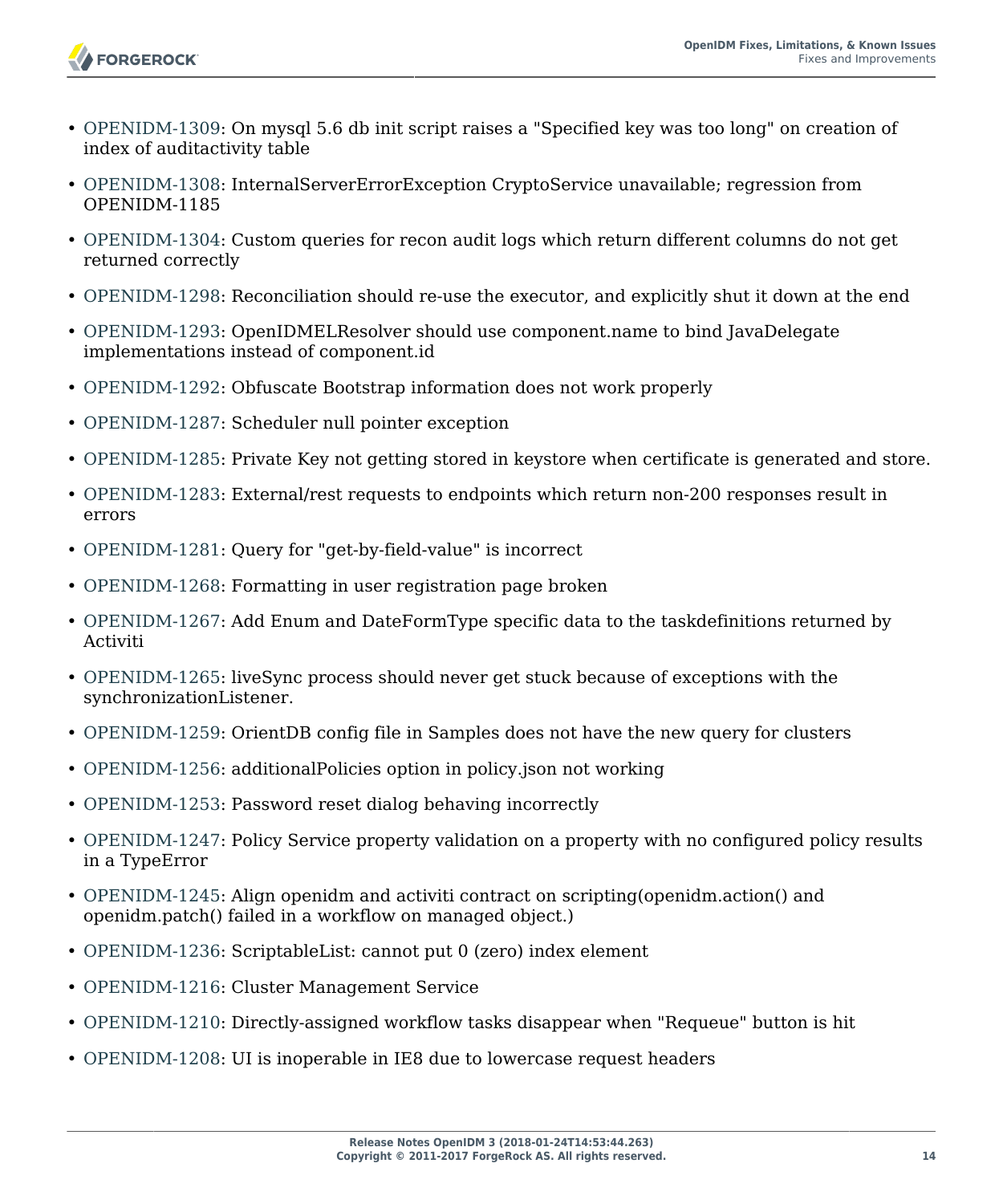

- [OPENIDM-1190:](https://bugster.forgerock.org/jira/browse/OPENIDM-1190) Disable Quartz update check by default
- [OPENIDM-1187:](https://bugster.forgerock.org/jira/browse/OPENIDM-1187) Inconsistent "If-None-Match:" behavior between query and read actions
- [OPENIDM-1185:](https://bugster.forgerock.org/jira/browse/OPENIDM-1185) Internal Server error while patching an object's attribute with mysql as repository
- [OPENIDM-1184:](https://bugster.forgerock.org/jira/browse/OPENIDM-1184) sample/sample3 and sample/provisioner use hardcoded path in provisioner configuration.
- [OPENIDM-1179:](https://bugster.forgerock.org/jira/browse/OPENIDM-1179) Delete non-existing schedules via dynamic scheduler API triggers exception on openidm OSGI console
- [OPENIDM-1176:](https://bugster.forgerock.org/jira/browse/OPENIDM-1176) Disabled schedules via dynamic scheduler API disappear
- [OPENIDM-1175:](https://bugster.forgerock.org/jira/browse/OPENIDM-1175) IE9 and below aggressively cache AJAX requests, causing the UI to behave strangely
- [OPENIDM-1174:](https://bugster.forgerock.org/jira/browse/OPENIDM-1174) Some UI Features are Indistinguishable From Plaintext
- [OPENIDM-1173:](https://bugster.forgerock.org/jira/browse/OPENIDM-1173) After stopping and restarting eg. the groovy bundle the necessary Activiti ScriptEngineResolver service is not added again to the OSGI services
- [OPENIDM-1170:](https://bugster.forgerock.org/jira/browse/OPENIDM-1170) Linux startup script generator is not working correctly
- [OPENIDM-1162:](https://bugster.forgerock.org/jira/browse/OPENIDM-1162) With OrientDB, for a MISSING/CREATE situation/action, reconciliation creates a new link instead of using an existing link
- [OPENIDM-1151:](https://bugster.forgerock.org/jira/browse/OPENIDM-1151) CLI.SH configExport not working on Linux Ubuntu
- [OPENIDM-1150:](https://bugster.forgerock.org/jira/browse/OPENIDM-1150) Additional policy files raises an error about addPolicy()
- [OPENIDM-1149:](https://bugster.forgerock.org/jira/browse/OPENIDM-1149) sample5 and sample9 broken due to javascript method method hasOwnProperty missing
- [OPENIDM-1148:](https://bugster.forgerock.org/jira/browse/OPENIDM-1148) Changes to static files within /ui/default/bundle-dir unloads the /openidm context, breaking system
- [OPENIDM-1147:](https://bugster.forgerock.org/jira/browse/OPENIDM-1147) Install path with space not handled correctly in startup.sh
- [OPENIDM-1141:](https://bugster.forgerock.org/jira/browse/OPENIDM-1141) OrientDB config bootstrap repository does not use .json config file, only properties
- [OPENIDM-1129:](https://bugster.forgerock.org/jira/browse/OPENIDM-1129) OpenIDM freezes when the connection to the repository is interrupted
- [OPENIDM-1126:](https://bugster.forgerock.org/jira/browse/OPENIDM-1126) Listing reconciliation tasks endpoint sends back a JSON with an extra "progress" level
- [OPENIDM-1123:](https://bugster.forgerock.org/jira/browse/OPENIDM-1123) Memory leak in directory/file processor
- [OPENIDM-1115:](https://bugster.forgerock.org/jira/browse/OPENIDM-1115) When an LDAP user is created through the REST API, the id that is returned is not normalized
- [OPENIDM-1111:](https://bugster.forgerock.org/jira/browse/OPENIDM-1111) Empty OpenIDM response (HTTP 204) causes response parser to fail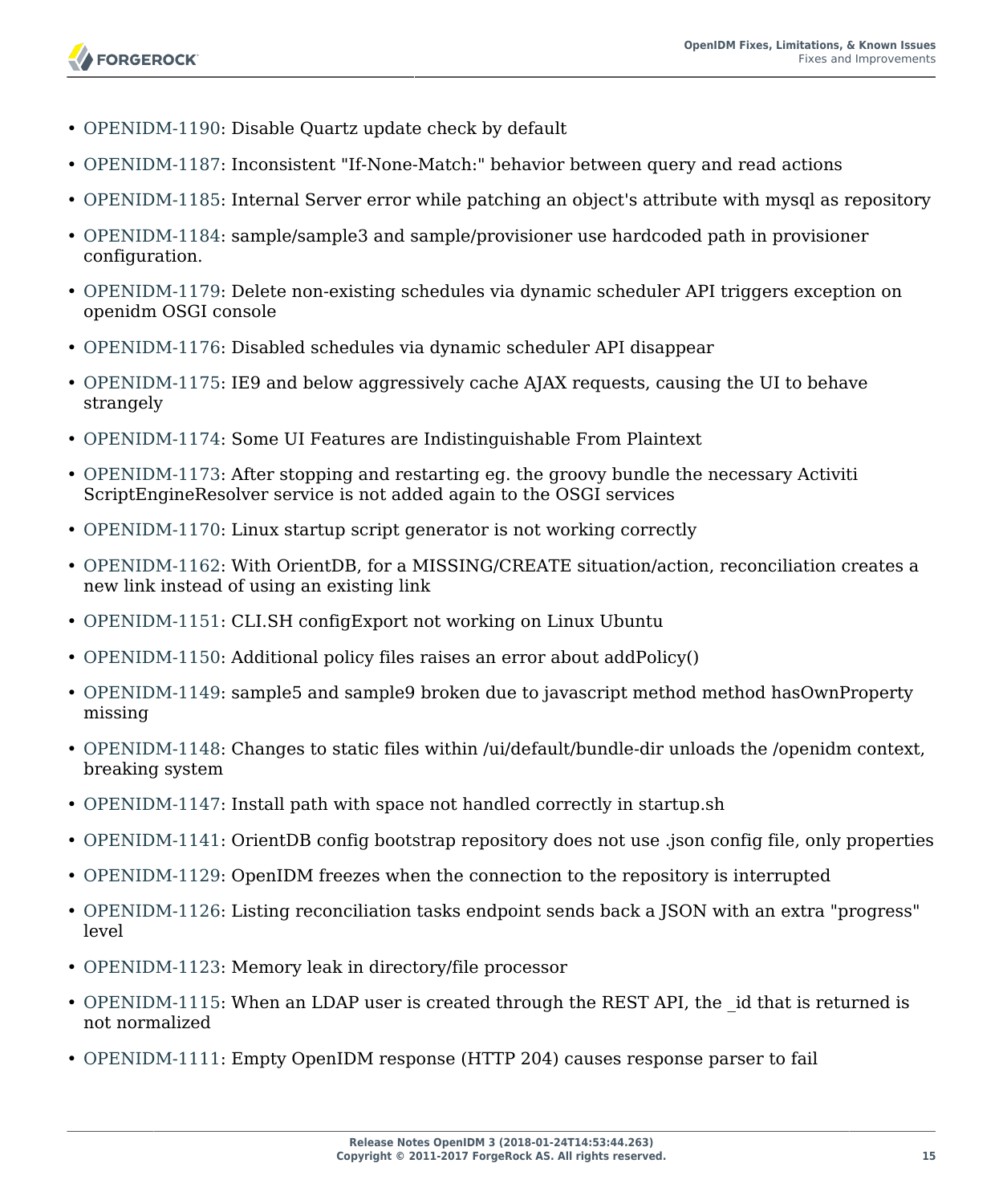- **FORGEROCK**
- [OPENIDM-1110:](https://bugster.forgerock.org/jira/browse/OPENIDM-1110) Immediate dll password change request has wrong content-length value
- [OPENIDM-1109:](https://bugster.forgerock.org/jira/browse/OPENIDM-1109) Password needs to be valid JSON string after decryption
- [OPENIDM-1100:](https://bugster.forgerock.org/jira/browse/OPENIDM-1100) Site images need to be changeable/extensible without re-packaging the UI
- [OPENIDM-1094:](https://bugster.forgerock.org/jira/browse/OPENIDM-1094) Starting a second OpenIDM instance with a conflicting port causes the instance to freeze
- [OPENIDM-1093:](https://bugster.forgerock.org/jira/browse/OPENIDM-1093) A user's accountStatus (active or inactive) has no effect on the UI or the REST API
- [OPENIDM-1087:](https://bugster.forgerock.org/jira/browse/OPENIDM-1087) ObjectMapping's call-back action does not support sync-based use-cases
- [OPENIDM-1083:](https://bugster.forgerock.org/jira/browse/OPENIDM-1083) Update with PUT on managed user returns the qualified id rather than the local id only
- [OPENIDM-1070:](https://bugster.forgerock.org/jira/browse/OPENIDM-1070) RECON: link was not deleted when UNLINK or DELETE action was used for the TARGET IGNORED situation.
- [OPENIDM-1068:](https://bugster.forgerock.org/jira/browse/OPENIDM-1068) Typo on individual user's profile page
- [OPENIDM-1062:](https://bugster.forgerock.org/jira/browse/OPENIDM-1062) Issue with credential-query using Oracle
- [OPENIDM-1056:](https://bugster.forgerock.org/jira/browse/OPENIDM-1056) Policy on repo/internal/openidm-admin/userName causes validation 500 failures
- [OPENIDM-1021:](https://bugster.forgerock.org/jira/browse/OPENIDM-1021) Wrong starting arguments during start could throw an error or warning.
- [OPENIDM-969](https://bugster.forgerock.org/jira/browse/OPENIDM-969): Console login fails and leaves OpenIDM in unusable state
- [OPENIDM-964](https://bugster.forgerock.org/jira/browse/OPENIDM-964): An incorrect password in boot.properties causes OpenIDM to hang on startup
- [OPENIDM-910](https://bugster.forgerock.org/jira/browse/OPENIDM-910): Eliminate process bundle warning message on re-starts
- [OPENIDM-681](https://bugster.forgerock.org/jira/browse/OPENIDM-681): arbitrary query would return all ldap user account info
- [OPENIDM-615](https://bugster.forgerock.org/jira/browse/OPENIDM-615): More graceful failure when DB drivers are missing
- [OPENIDM-604](https://bugster.forgerock.org/jira/browse/OPENIDM-604): querying for "query-all-ids" with the repo.jdbc configuration set for explicit tables gives an exception
- [OPENIDM-595](https://bugster.forgerock.org/jira/browse/OPENIDM-595): Sample 3 provisioner.openicf-sciptedsql.json has hard-coded path to /opt/111/ openidm
- [OPENIDM-594](https://bugster.forgerock.org/jira/browse/OPENIDM-594): Sample2c not showing ldapGroups
- [OPENIDM-589](https://bugster.forgerock.org/jira/browse/OPENIDM-589): OrientDB index naming convention needs to be unique
- [OPENIDM-577](https://bugster.forgerock.org/jira/browse/OPENIDM-577): System object audit logging
- [OPENIDM-576](https://bugster.forgerock.org/jira/browse/OPENIDM-576): Support writing to newly created audit log file after moving/deleting the existing
- [OPENIDM-556](https://bugster.forgerock.org/jira/browse/OPENIDM-556): NPE during patch action due to logger level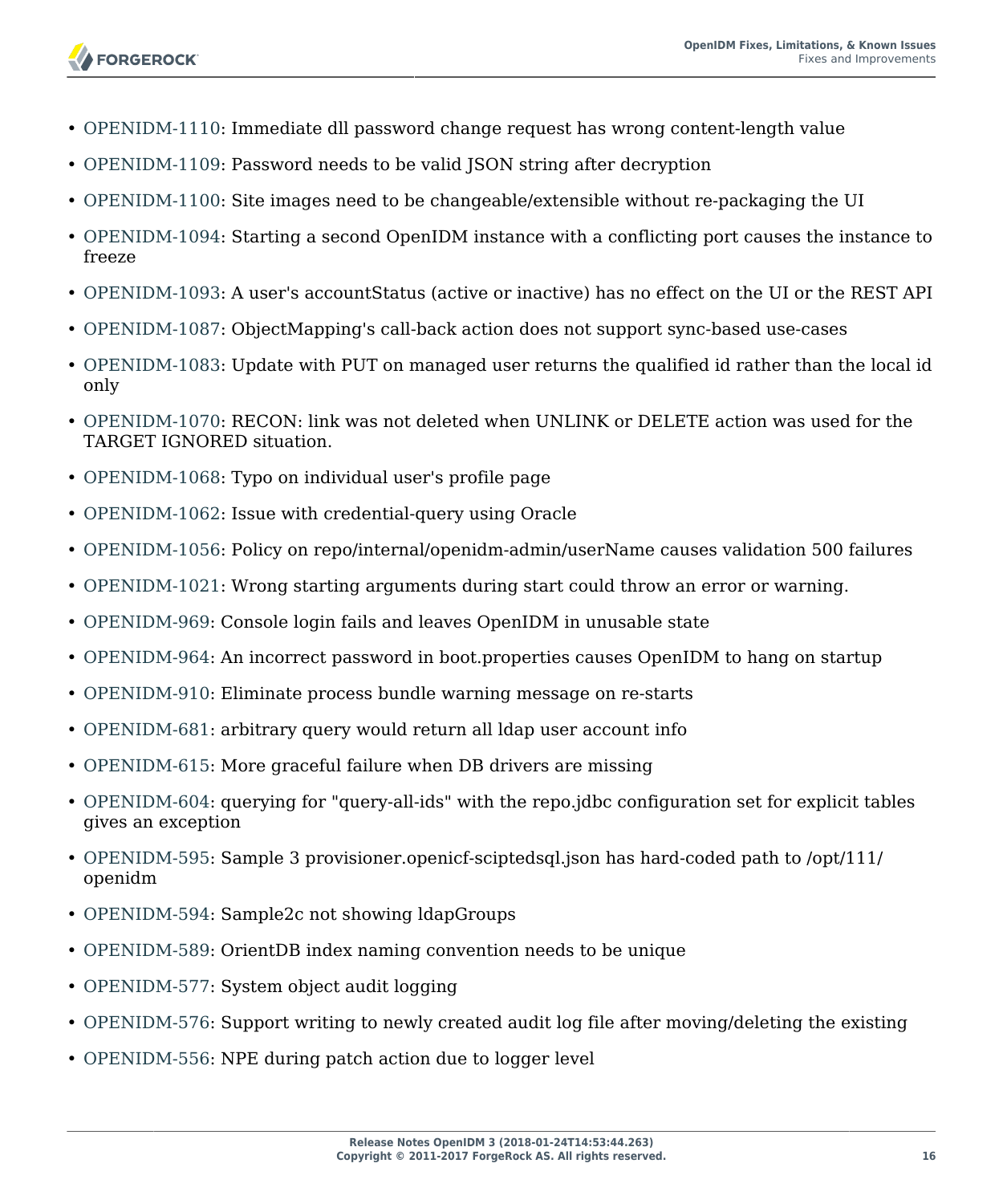- [OPENIDM-554](https://bugster.forgerock.org/jira/browse/OPENIDM-554): Running OpenIDM from any directory
- [OPENIDM-553](https://bugster.forgerock.org/jira/browse/OPENIDM-553): Authorization re-configuration and re-registration issues
- [OPENIDM-551](https://bugster.forgerock.org/jira/browse/OPENIDM-551): onStore, onRetrieve at managed object level not initialized
- [OPENIDM-550](https://bugster.forgerock.org/jira/browse/OPENIDM-550): Using "\*" condition on PUT to relax MVCC fails
- [OPENIDM-548](https://bugster.forgerock.org/jira/browse/OPENIDM-548): If-None-Match tries to read the object and fails
- [OPENIDM-547](https://bugster.forgerock.org/jira/browse/OPENIDM-547): NPE with the ETag header when not using quotes
- [OPENIDM-545](https://bugster.forgerock.org/jira/browse/OPENIDM-545): Command line help not working
- [OPENIDM-538](https://bugster.forgerock.org/jira/browse/OPENIDM-538): SSL Mutual auth should set openidm-cert role
- [OPENIDM-536](https://bugster.forgerock.org/jira/browse/OPENIDM-536): Missing " from" request param and "from" default causes NPE
- [OPENIDM-532](https://bugster.forgerock.org/jira/browse/OPENIDM-532): Authentication rejected on first start-up (possible filter registration issue)
- [OPENIDM-530](https://bugster.forgerock.org/jira/browse/OPENIDM-530): OpenICF connectors and related should not have EA tag anymore
- [OPENIDM-467](https://bugster.forgerock.org/jira/browse/OPENIDM-467): Cannot save JSON object in repository if it contains a list
- <span id="page-19-0"></span>• [OPENIDM-456](https://bugster.forgerock.org/jira/browse/OPENIDM-456): Support of systems with case-sensitive and case-insensitive ids are unpredictable

# 3.2. Limitations

OpenIDM 3.0.0 has the following known limitations:

- A conditional GET request, with the If-Match request header, is not currently supported.
- OpenIDM provides an embedded workflow and business process engine based on Activiti and the Business Process Model and Notation (BPMN) 2.0 standard. As an embedded system, local integration is supported. Remote integration is not currently supported.
- The OpenIDM implementation of roles does not enforce referential integrity. In other words, you can set up users with a hypothetical role x, before you create that referential role x. Conversely, if you delete an existing referential role y, users with that role will retain that role.

When dynamically assigned roles are added, OpenIDM does not set up provisioning for previously existing users. Any updates to dynamically assigned roles will not update users assigned with those roles.

# <span id="page-19-1"></span>3.3. Known Issues

OpenIDM 3.0.0 has the following known issues.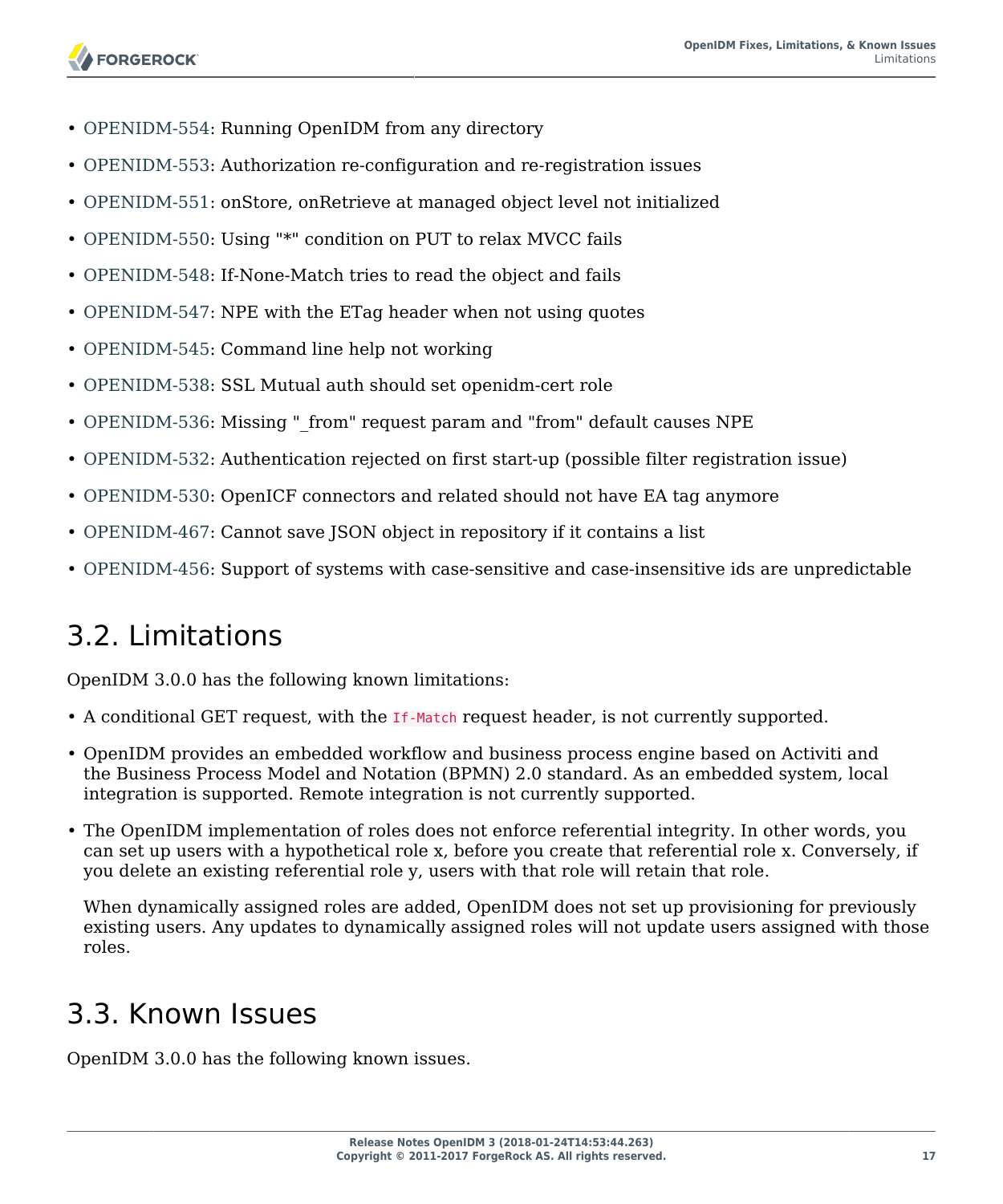

- [OPENIDM-2089:](https://bugster.forgerock.org/jira/browse/OPENIDM-2089) Remove the need to store certificates in the default java keystore when doing ssl over jdbc.
- [OPENIDM-2078:](https://bugster.forgerock.org/jira/browse/OPENIDM-2078) PermGen leak in "source" scripts
- [OPENIDM-2074:](https://bugster.forgerock.org/jira/browse/OPENIDM-2074) When the workflow module is disabled, shutdown errors are displayed on the console
- [OPENIDM-2068:](https://bugster.forgerock.org/jira/browse/OPENIDM-2068) Audit service does not pass cREST paging parameters along with other query details
- [OPENIDM-2062:](https://bugster.forgerock.org/jira/browse/OPENIDM-2062) openidm/system/NAME? action=test does not properly handle encrypted values causing the tests to fail.
- [OPENIDM-2058:](https://bugster.forgerock.org/jira/browse/OPENIDM-2058) Issues on status code and response content for REST API of Configuration with put and delete
- [OPENIDM-2057:](https://bugster.forgerock.org/jira/browse/OPENIDM-2057) Issues on status code and response content for REST API of System with post, and delete
- [OPENIDM-2056:](https://bugster.forgerock.org/jira/browse/OPENIDM-2056) Recon audit log entry formatting has issues (missing entries and extra entries)
- [OPENIDM-2055:](https://bugster.forgerock.org/jira/browse/OPENIDM-2055) Issues on status code and response content for REST API of Scheduler with query, put, and delete
- [OPENIDM-2054:](https://bugster.forgerock.org/jira/browse/OPENIDM-2054) Should not be able to create two provisioners with the same name
- [OPENIDM-2034:](https://bugster.forgerock.org/jira/browse/OPENIDM-2034) Support arbitrary [commons] auth modules via className
- [OPENIDM-2028:](https://bugster.forgerock.org/jira/browse/OPENIDM-2028) The .NET Connector Server Exception displays an incorrect connector error
- [OPENIDM-2021:](https://bugster.forgerock.org/jira/browse/OPENIDM-2021) If a query is made on an attribute that is not part of the object schema, OpenIDM returns an inaccurate message
- [OPENIDM-2016:](https://bugster.forgerock.org/jira/browse/OPENIDM-2016) sync on unsupported object class with remote java connector returns 500 instead of 400
- [OPENIDM-2005:](https://bugster.forgerock.org/jira/browse/OPENIDM-2005) OpenICF query filter does not support literal expressions
- [OPENIDM-2004:](https://bugster.forgerock.org/jira/browse/OPENIDM-2004) NPE in OpenICF Provisioner query w/o filter
- [OPENIDM-2002:](https://bugster.forgerock.org/jira/browse/OPENIDM-2002) Failed to Decrypt Jwt errors (badPaddingException)
- [OPENIDM-1998:](https://bugster.forgerock.org/jira/browse/OPENIDM-1998) Error 500/NPE during reconciliation (ObjectClassResourceProvider.queryCollection)
- [OPENIDM-1991:](https://bugster.forgerock.org/jira/browse/OPENIDM-1991) IDM blocked accessing Orientdb ReadWriteDiskCache
- [OPENIDM-1988:](https://bugster.forgerock.org/jira/browse/OPENIDM-1988) Scripted SQL 1.4 unable to find jdbc driver
- [OPENIDM-1981:](https://bugster.forgerock.org/jira/browse/OPENIDM-1981) Importing all config files with CLI configimport fails with Java 8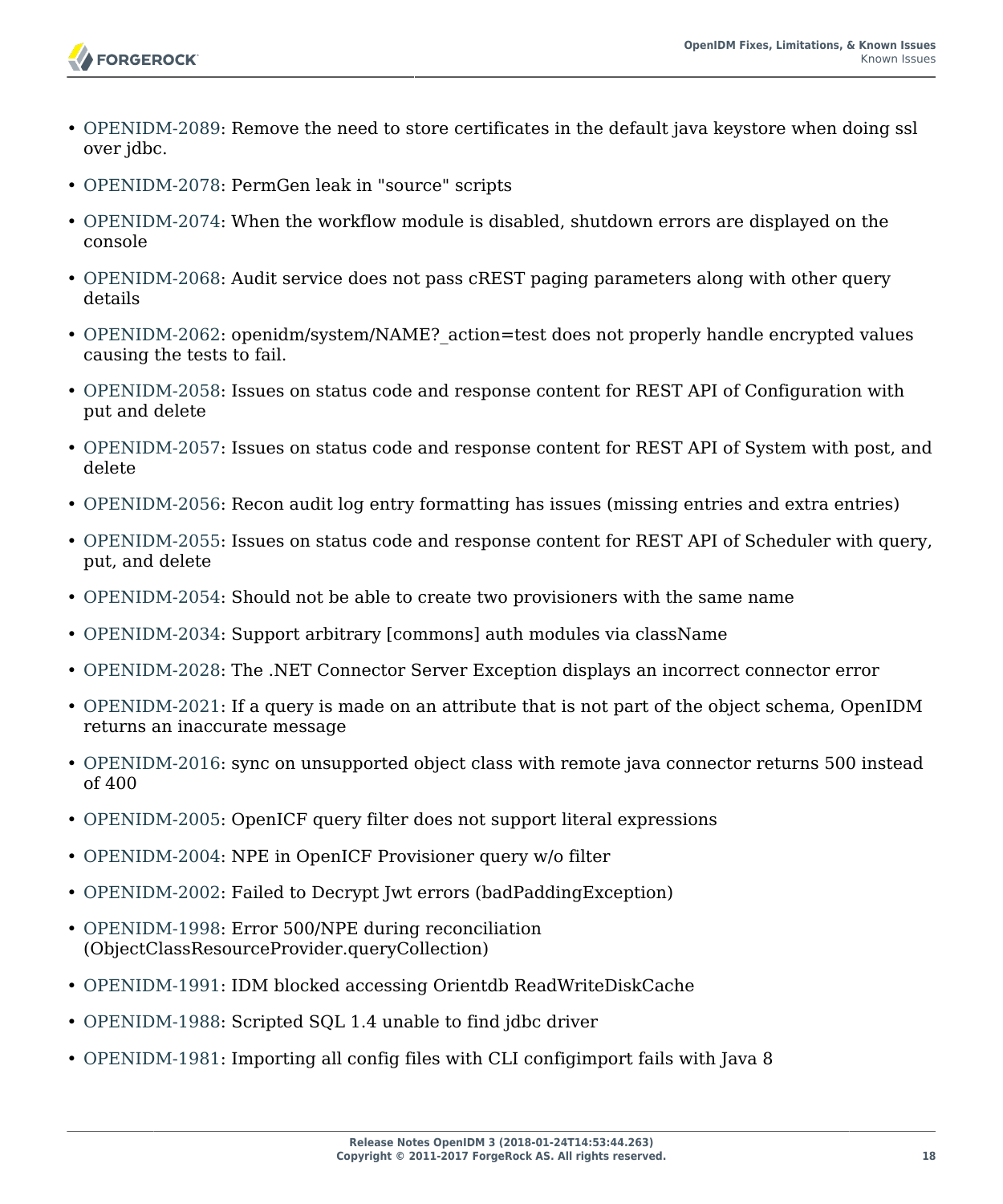

- [OPENIDM-1959:](https://bugster.forgerock.org/jira/browse/OPENIDM-1959) cli.bat fails to export configuration when we give an absolute path in argument
- [OPENIDM-1954:](https://bugster.forgerock.org/jira/browse/OPENIDM-1954) Enabling the OrientDB Studio UI doesn't take effect until the second restart of OpenIDM
- [OPENIDM-1949:](https://bugster.forgerock.org/jira/browse/OPENIDM-1949) Update managed user with patch by query in POST should return modified object instead of null
- [OPENIDM-1948:](https://bugster.forgerock.org/jira/browse/OPENIDM-1948) Creating manager user with PUT on managed/user// endpoint is accepted whereas it should be refused
- [OPENIDM-1945:](https://bugster.forgerock.org/jira/browse/OPENIDM-1945) Invalid workflow config results in the request being stuck in the queue
- [OPENIDM-1941:](https://bugster.forgerock.org/jira/browse/OPENIDM-1941) "pattern" property in access.js rules does not work when used on system endpoints
- [OPENIDM-1907:](https://bugster.forgerock.org/jira/browse/OPENIDM-1907) Recon failures as a result of policy violations do not indicate the cause of the violation in the recon audit log.
- [OPENIDM-1898:](https://bugster.forgerock.org/jira/browse/OPENIDM-1898) Representation of request-object differs between code and json-representation
- [OPENIDM-1889:](https://bugster.forgerock.org/jira/browse/OPENIDM-1889) UI failed to recover from password changing failure
- [OPENIDM-1860:](https://bugster.forgerock.org/jira/browse/OPENIDM-1860) Null pointer exception when setting target attribute during onUnlink
- [OPENIDM-1823:](https://bugster.forgerock.org/jira/browse/OPENIDM-1823) getScriptBindings function of ServiceScript (ScriptRegistryImpl.java) slows down extremely when accessed paralell from multiple threads
- [OPENIDM-1779:](https://bugster.forgerock.org/jira/browse/OPENIDM-1779) Recon action DELETE on situation UNASSIGNED does not delete the target object
- [OPENIDM-1771:](https://bugster.forgerock.org/jira/browse/OPENIDM-1771) Failed requests (updating user data) are not audited in the activity audit log
- [OPENIDM-1744:](https://bugster.forgerock.org/jira/browse/OPENIDM-1744) Canceling a completed recon changes its stage from COMPLETED\_SUCCESS to ACTIVE\_CANCELING
- [OPENIDM-1742:](https://bugster.forgerock.org/jira/browse/OPENIDM-1742) Launching a recon by ID on a non-existent ID is not handled correctly
- [OPENIDM-1721:](https://bugster.forgerock.org/jira/browse/OPENIDM-1721) postAction scripts are not triggered when the "action" is IGNORE or ASYNC
- [OPENIDM-1664:](https://bugster.forgerock.org/jira/browse/OPENIDM-1664) Memory usage of AD connector continue to increase.
- [OPENIDM-1654:](https://bugster.forgerock.org/jira/browse/OPENIDM-1654) No sync/ service is registered if a sync.json file is not present in the configuration
- [OPENIDM-1642:](https://bugster.forgerock.org/jira/browse/OPENIDM-1642) no more possible to change the default Encryption Keys
- [OPENIDM-1641:](https://bugster.forgerock.org/jira/browse/OPENIDM-1641) Obfuscation of bootstrap information for Keystore not working
- [OPENIDM-1632:](https://bugster.forgerock.org/jira/browse/OPENIDM-1632) create-openidm-logrotate.sh is not properly defined
- [OPENIDM-1619:](https://bugster.forgerock.org/jira/browse/OPENIDM-1619) OperationOptions specified within the provisioner configuration are not passed to connectors by OpenIDM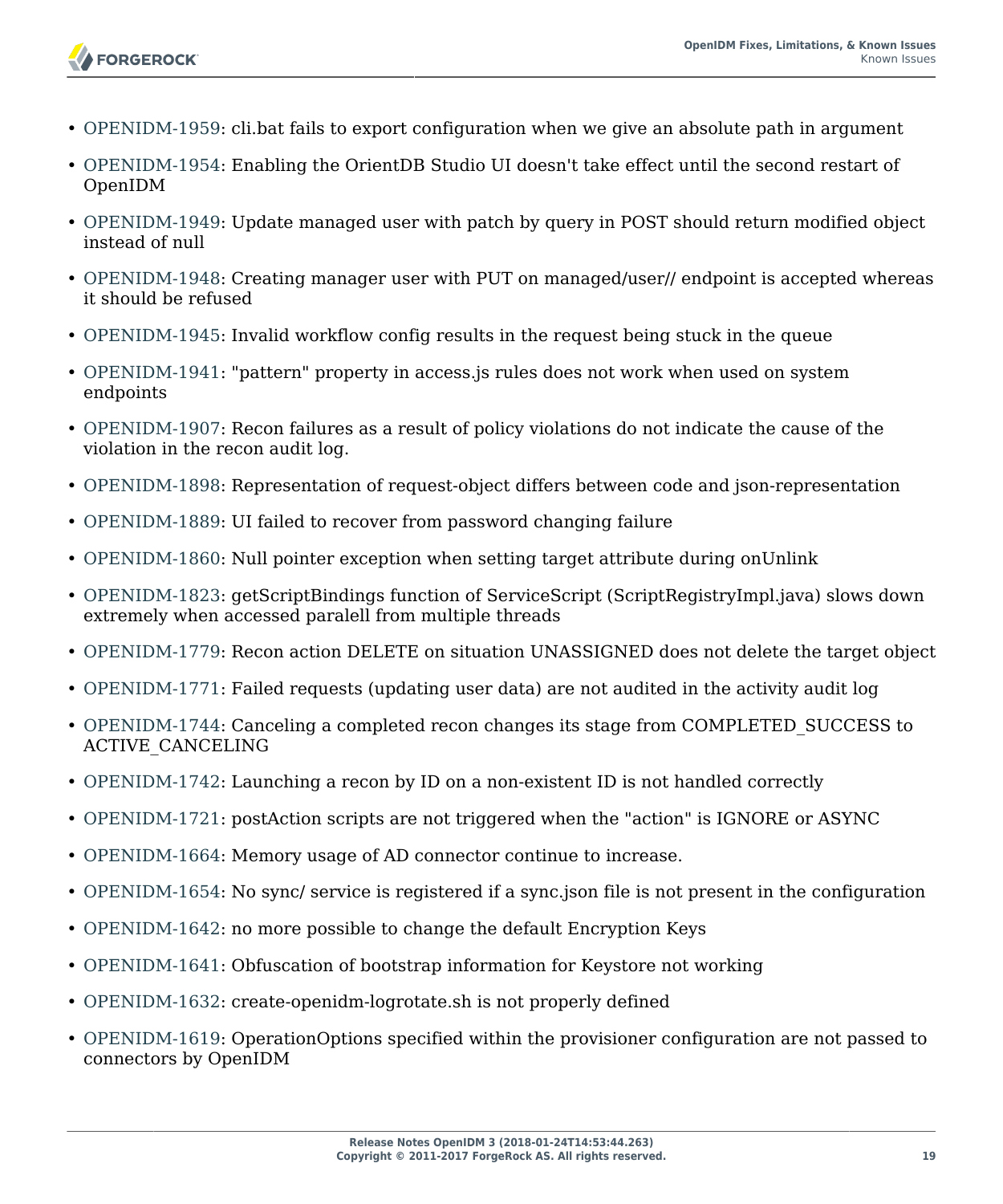- [OPENIDM-1600:](https://bugster.forgerock.org/jira/browse/OPENIDM-1600) Cluster with Oracle DB backend
- [OPENIDM-1564:](https://bugster.forgerock.org/jira/browse/OPENIDM-1564) NAME attribute incorrectly required as part of object definition for a create action
- [OPENIDM-1562:](https://bugster.forgerock.org/jira/browse/OPENIDM-1562) Route to endpoint service not found if there is a resourcename after the name of the endpoint
- [OPENIDM-1560:](https://bugster.forgerock.org/jira/browse/OPENIDM-1560) when starting OpenIDM with -p option logging.properties file is not taken in project location
- [OPENIDM-1530:](https://bugster.forgerock.org/jira/browse/OPENIDM-1530) OpenIDM self-signed certificates in keystore and truststore does not match
- [OPENIDM-1523:](https://bugster.forgerock.org/jira/browse/OPENIDM-1523) Generated self-signed cert does not work with the OpenDJ pwd sync plugin
- [OPENIDM-1504:](https://bugster.forgerock.org/jira/browse/OPENIDM-1504) OpenICFProvisionerService handle method performs logger.isDebugEnabled() checks but logs at the error level
- [OPENIDM-1501:](https://bugster.forgerock.org/jira/browse/OPENIDM-1501) sync? action=performAction with an action=DELETE results in a delete on the source rather than the target
- [OPENIDM-1488:](https://bugster.forgerock.org/jira/browse/OPENIDM-1488) XDate locales could not be initialized correctly
- [OPENIDM-1476:](https://bugster.forgerock.org/jira/browse/OPENIDM-1476) Internal patch retry process in managed objects fails
- [OPENIDM-1452:](https://bugster.forgerock.org/jira/browse/OPENIDM-1452) Incorrect bundleVersion in provisioner config yields confusing error
- [OPENIDM-1445:](https://bugster.forgerock.org/jira/browse/OPENIDM-1445) Provisioner service does not decrypt encrypted attributes before passing them to OpenICF framework
- [OPENIDM-1437:](https://bugster.forgerock.org/jira/browse/OPENIDM-1437) Policy service not called at the right time
- [OPENIDM-1430:](https://bugster.forgerock.org/jira/browse/OPENIDM-1430) OpenIDM needs a restart after importing a new cert via REST API
- [OPENIDM-1409:](https://bugster.forgerock.org/jira/browse/OPENIDM-1409) The query-all and get-users-of-direct-role queries are not consistent across different repos
- [OPENIDM-1399:](https://bugster.forgerock.org/jira/browse/OPENIDM-1399) Logging into the working directory (specified with the -w option) does not work
- [OPENIDM-1398:](https://bugster.forgerock.org/jira/browse/OPENIDM-1398) ad plugin using old conventions for calling openidm patch operation to set password
- [OPENIDM-1390:](https://bugster.forgerock.org/jira/browse/OPENIDM-1390) Unable to parse boolean configuration values from custom OpenICF provisioner
- [OPENIDM-1379:](https://bugster.forgerock.org/jira/browse/OPENIDM-1379) ADD operation failed for OpenDJ account notification handler
- [OPENIDM-1277:](https://bugster.forgerock.org/jira/browse/OPENIDM-1277) cli.bat configexport does not work on Windows
- [OPENIDM-1269:](https://bugster.forgerock.org/jira/browse/OPENIDM-1269) some issues with Case Sensitivity options for Sync
- [OPENIDM-1219:](https://bugster.forgerock.org/jira/browse/OPENIDM-1219) DB/Config bootstrapping should use IdentityServer support for getting properties, including boot prop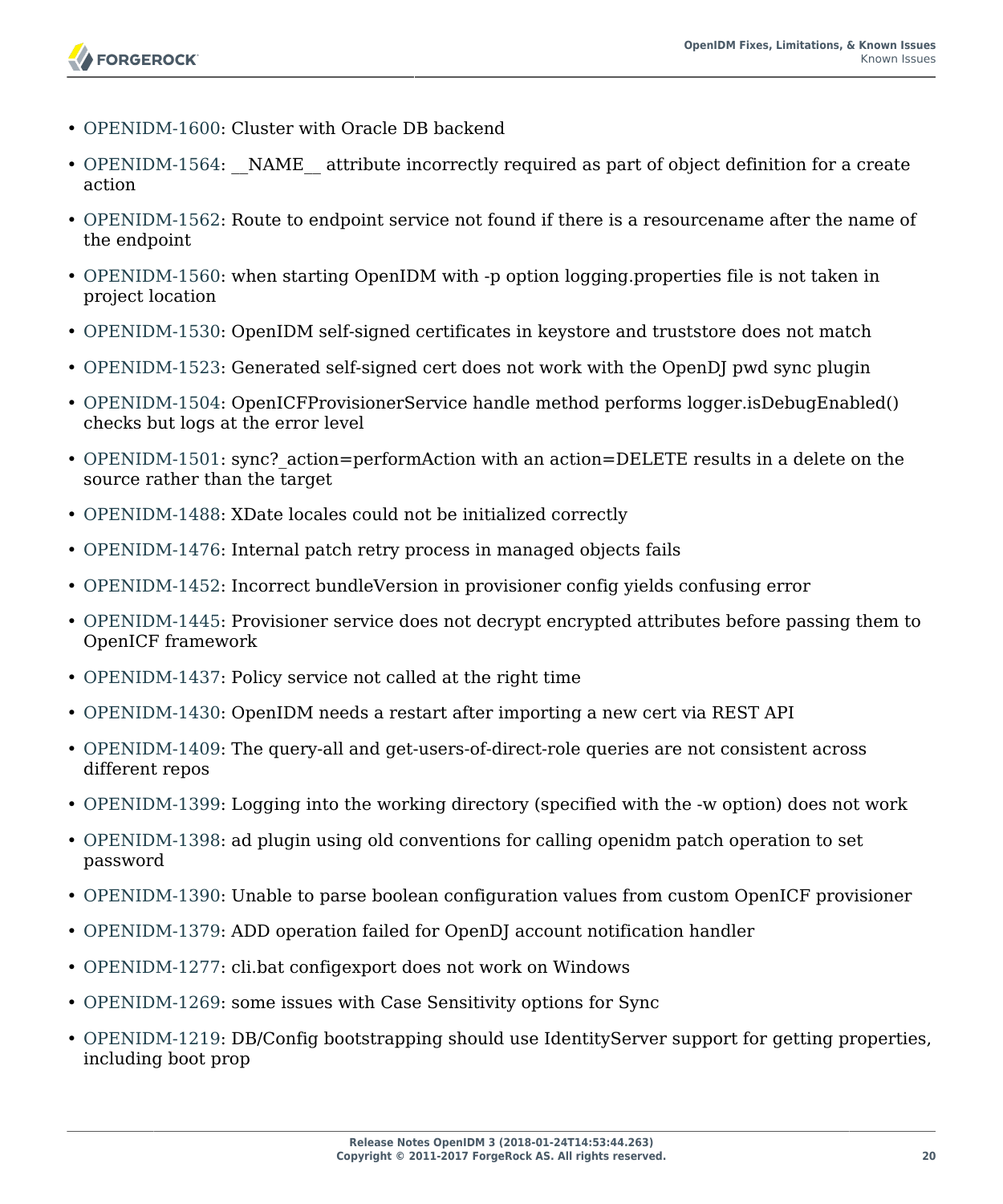

- [OPENIDM-1186:](https://bugster.forgerock.org/jira/browse/OPENIDM-1186) PATCH with POST using MVCC are successful even if revision wrong
- [OPENIDM-1165:](https://bugster.forgerock.org/jira/browse/OPENIDM-1165) EXCEPTION action when doing liveSync stops the synctoken processing
- [OPENIDM-1098:](https://bugster.forgerock.org/jira/browse/OPENIDM-1098) onDelete script generates exception
- [OPENIDM-1074:](https://bugster.forgerock.org/jira/browse/OPENIDM-1074) disabling automatic polling for changes of config file not possible on new install
- [OPENIDM-848](https://bugster.forgerock.org/jira/browse/OPENIDM-848): Conflicting behavior might be observed between the default fields set by the onCreate script and policy enforcement
- [OPENIDM-803](https://bugster.forgerock.org/jira/browse/OPENIDM-803): For reconciliation, the default DELETE action does not delete target objects when targets are ambiguous, including UNQUALIFIED situations, if there is more than one target
- [OPENIDM-662](https://bugster.forgerock.org/jira/browse/OPENIDM-662): query-all-ids always returns the revision as 0, even after the object has been updated to a newer revision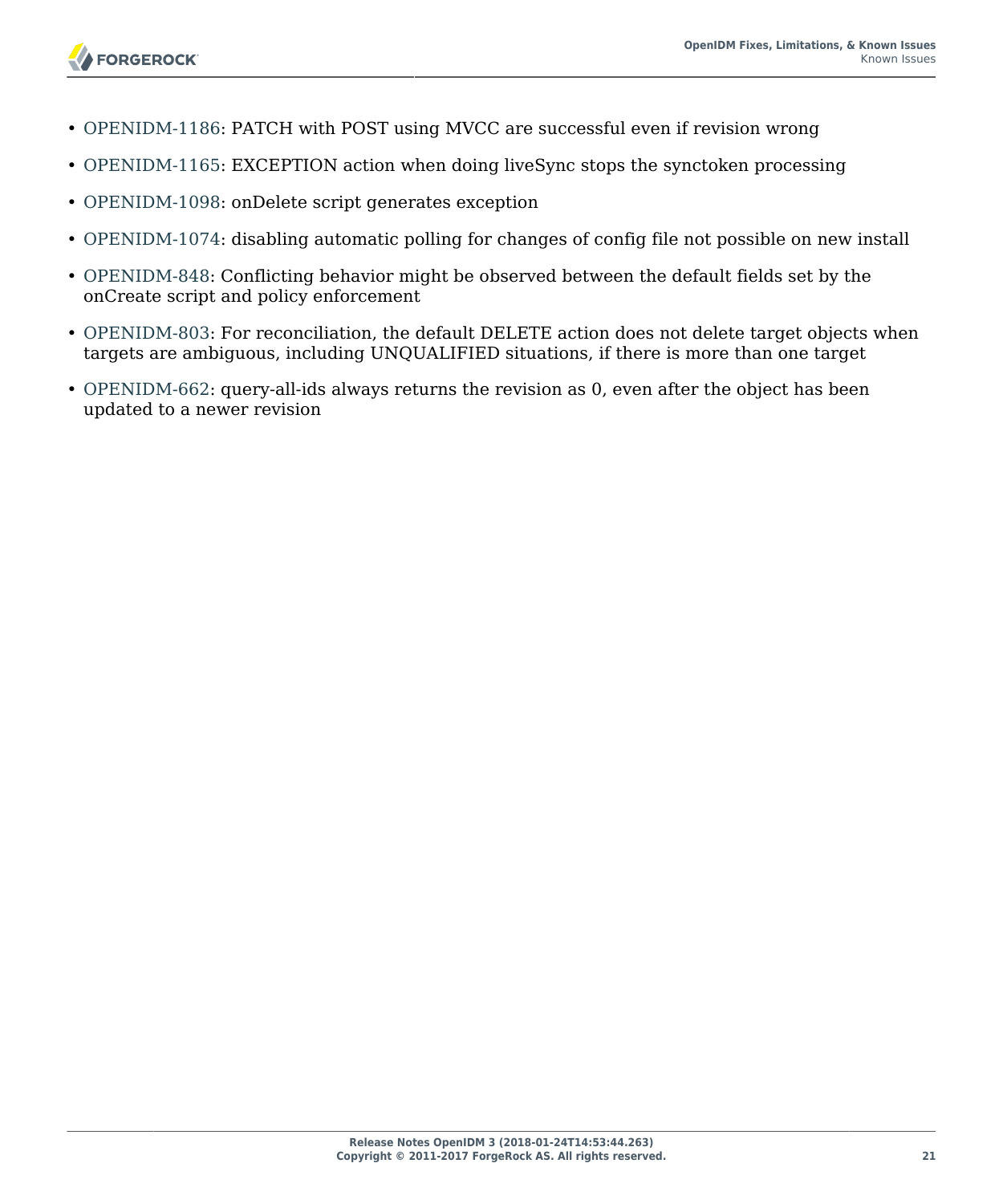### <span id="page-24-0"></span>**Chapter 4** OpenIDM Compatibility

This chapter covers major and minor changes to existing functionality, as well as deprecated and removed functionality in this release of OpenIDM. You must read this chapter before commencing a migration from a previous OpenIDM release.

### <span id="page-24-1"></span>4.1. Major Changes to Existing Functionality

The following changes will have an impact on existing deployments. Read these changes carefully and adjust existing scripts and clients accordingly.

### **Integration of OpenICF 1.4.0.0**

OpenIDM 3.0.0 is not compatible with the previous version of the OpenICF framework. If your deployment uses remote connector servers (either .NET or Java) you must upgrade them to the new connector server versions (1.4.0.0). With the exception of the Active Directory connector, the new connector framework *is* compatible with the older connectors, however, so you can use the older connectors with an OpenIDM 3.0.0 deployment. Only version 1.4.0.0 of the Active Directory connector is supported with OpenIDM 3.0.0. The following compatibility matrix indicates the supported connector and OpenICF framework versions.

| <b>OpenIDM Version</b> | <b>OpenICF Framework</b> | <b>Supported Java</b><br><b>Connectors</b>                                | <b>Supported .NET</b><br><b>Connectors</b>                                    |
|------------------------|--------------------------|---------------------------------------------------------------------------|-------------------------------------------------------------------------------|
| 2.1                    | 1.1                      | 1.1                                                                       | 1.1                                                                           |
| 3.0.0                  | 1.4                      | Previously supported<br>Java connectors $(1.1)$<br>Groovy Connector (1.4) | <b>Active Directory</b><br>Connector $(1.4)$<br>PowerShell Connector<br>(1.4) |

### **Changes to the REST Interface**

A number of changes have been made to the REST API in this release. Major changes include the following:

• In OpenIDM 3.0.0, the request header "Content-type: application/json" is required for all REST calls that include a request body (POST, PUT, and PATCH). This header was optional in OpenIDM 2.1.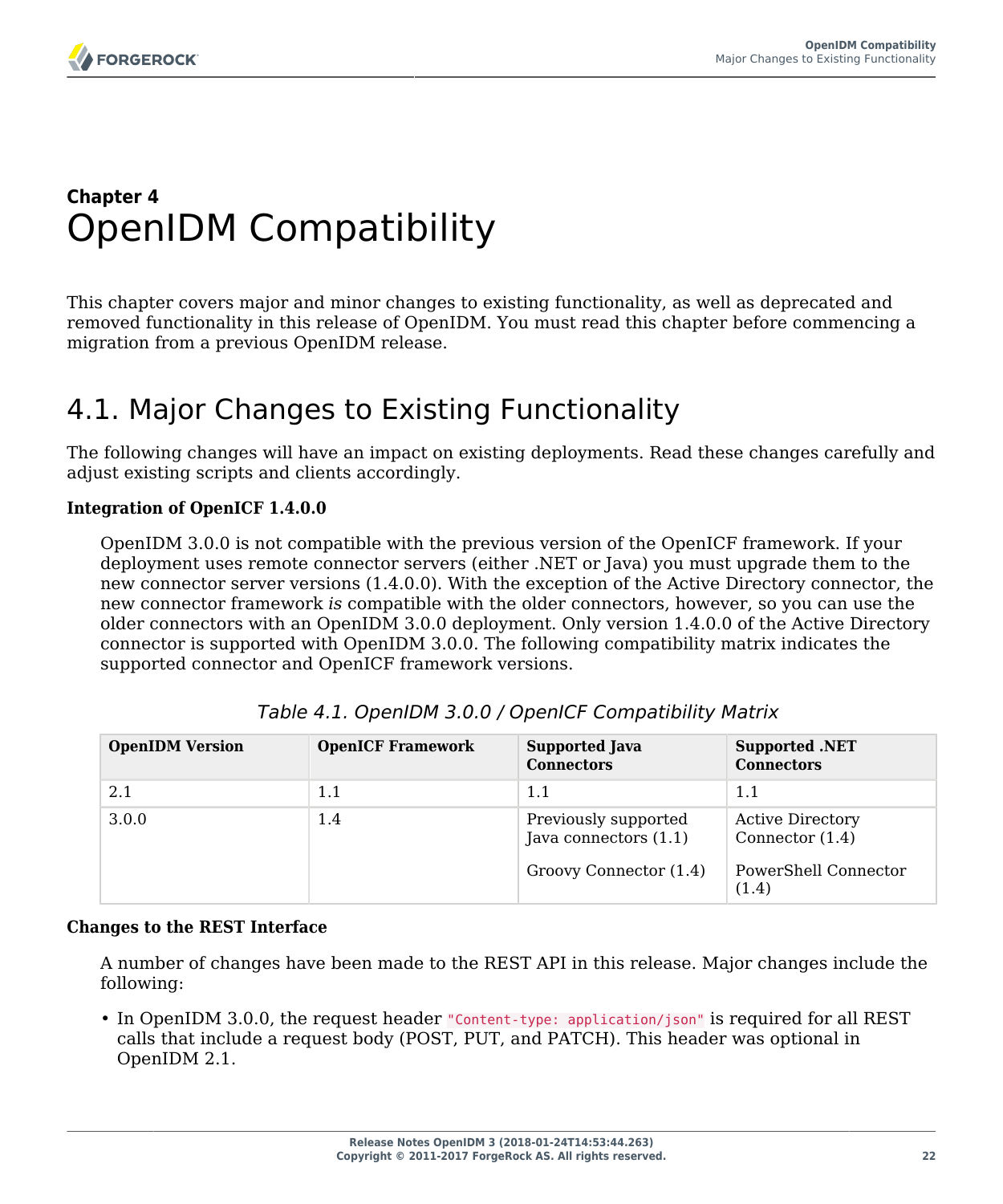

• For REST calls to the external/rest endpoint, an action name is now mandatory. In addition, there are no leading underscores in attribute names.

For example:

```
$ curl \
--cacert self-signed.crt \
--header "Content-Type: application/json" \
--header "X-OpenIDM-Password: openidm-admin" \
--header "X-OpenIDM-Username: openidm-admin" \
--data '{
          "url" : "http://example.com/",
 "method" : "GET",
 "content-type" : "application/xml"
       }' \
 --request POST \
 "https://localhost:8443/openidm/external/rest?_action=call"
```
• Creating system objects with a PUT request (specifying a client-assigned ID) is handled differently in OpenIDM 3.0.0, in that the resulting user \_id is no longer URL-encoded. For example, consider the following request:

```
$ curl \
--cacert self-signed.crt \
--header "X-OpenIDM-Username: openidm-admin" \
--header "X-OpenIDM-Password: openidm-admin" \
--header "If-None-Match: *" \
--header "Content-Type: application/json" \
--request PUT \
--data '{"cn":"James Smith",
           "dn":"uid=jsmith, ou=people,dc=example,dc=com",
           "uid":"jsmith",
           "sn":"Smith",
           "givenName":"James",
           "mail": "jsmith@example.com",
           "description":"Created by OpenIDM REST."
          }' \
 https://localhost:8443/openidm/system/ldap/account/uid=jsmith,ou=people,dc=example,dc=com
```
The resulting  $\overline{\text{id}}$  in OpenIDM 3.0.0 is:

"\_id":"uid=jsmith,ou=people,dc=example,dc=com"

In OpenIDM 2.1, the resulting id is:

{

"\_id":"uid%3Djsmith%2Cou%3Dpeople%2Cdc%3Dexample%2Cdc%3Dcom"

When you create a system object with a PUT request (that is, specifying a client-assigned ID), you should specify the ID in the URL only and not in the JSON payload. If you specify a different ID in the URL and in the JSON payload, the request will fail, with an error similar to the following:

```
 "code":500,
 "reason":"Internal Server Error",
 "message":"The uid attribute is not single value attribute."}
```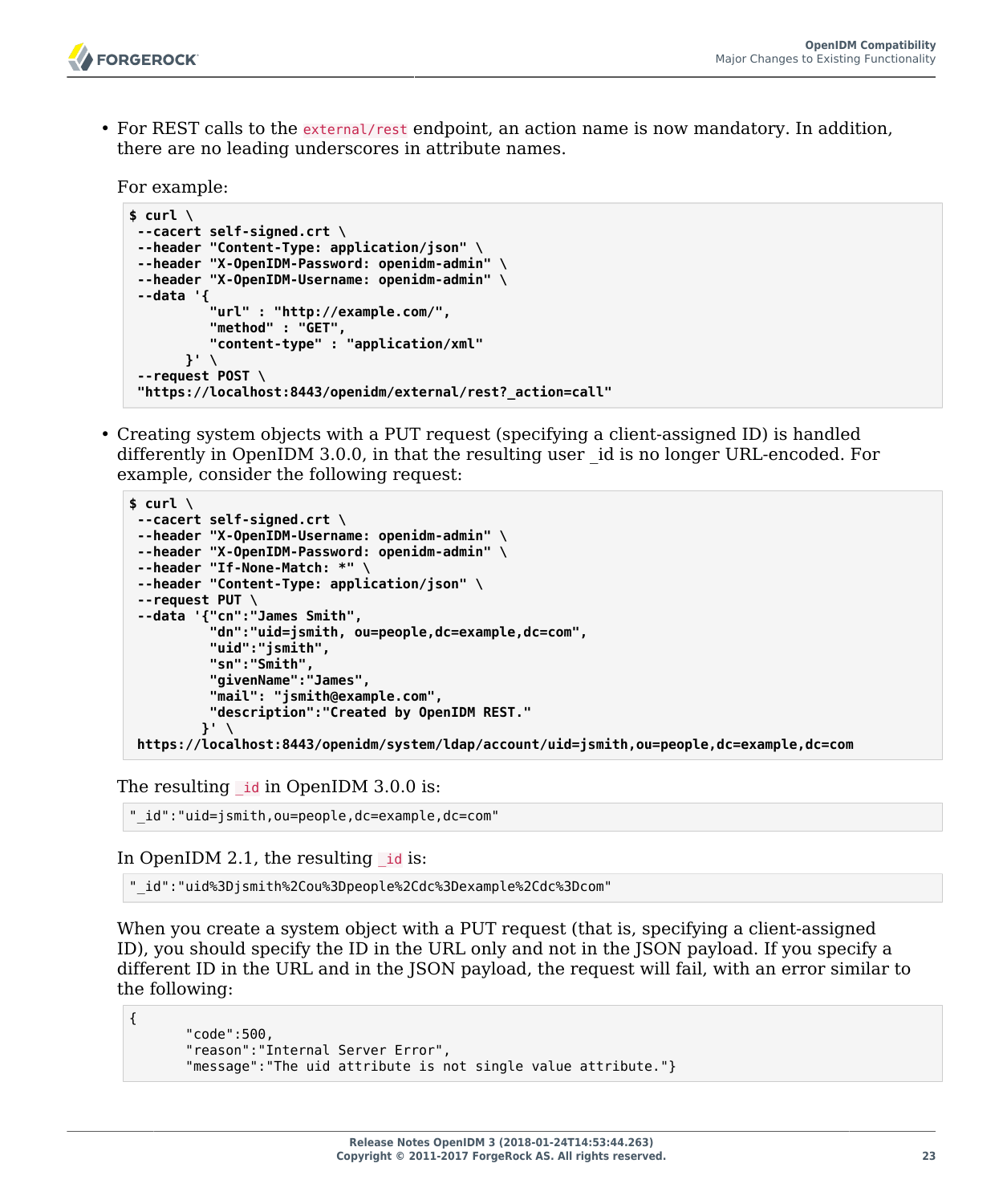

For details of the new interface, including examples, see the *REST API Reference* in the *Integrator's Guide* in the *Integrator's Guide*.

### **Changes to the authentication service**

The authentication service now uses the ForgeRock commons authentication framework. Authentication modules are specified in conf/authentication.json and are applied in the order in which they are specified.

### **Change to patch action data syntax**

In OpenIDM 2.1.0, the syntax to patch a data object was as follows:

```
--data '[
       {
          "replace": "/email",
          "value": "new-mail-address@example.com"
       }
     ]'
```
In OpenIDM 3.0.0, the syntax is as follows:

```
--data '[
      {
         "operation":"replace",
         "field":"/email",
         "value":"new-mail-address@example.com"
 }
 ]'
```
The value of the "operation" field now specifies the patch action (for example, "add", "replace", or "remove").

#### **Changes to the logging service**

• The name of the parentActionid column in the activity log has changed to parentActionId, for consistency across the product.

### **Scripting changes**

• Managed object property scripts (onRetrieve and onStore) must now return the modified property values from the script, instead of changing the property member in the scope itself.

propertyName is now available in managed object property scripts.

• The format of script exceptions has changed, replacing openidmCode with code. For example, in OpenIDM 2.1.0: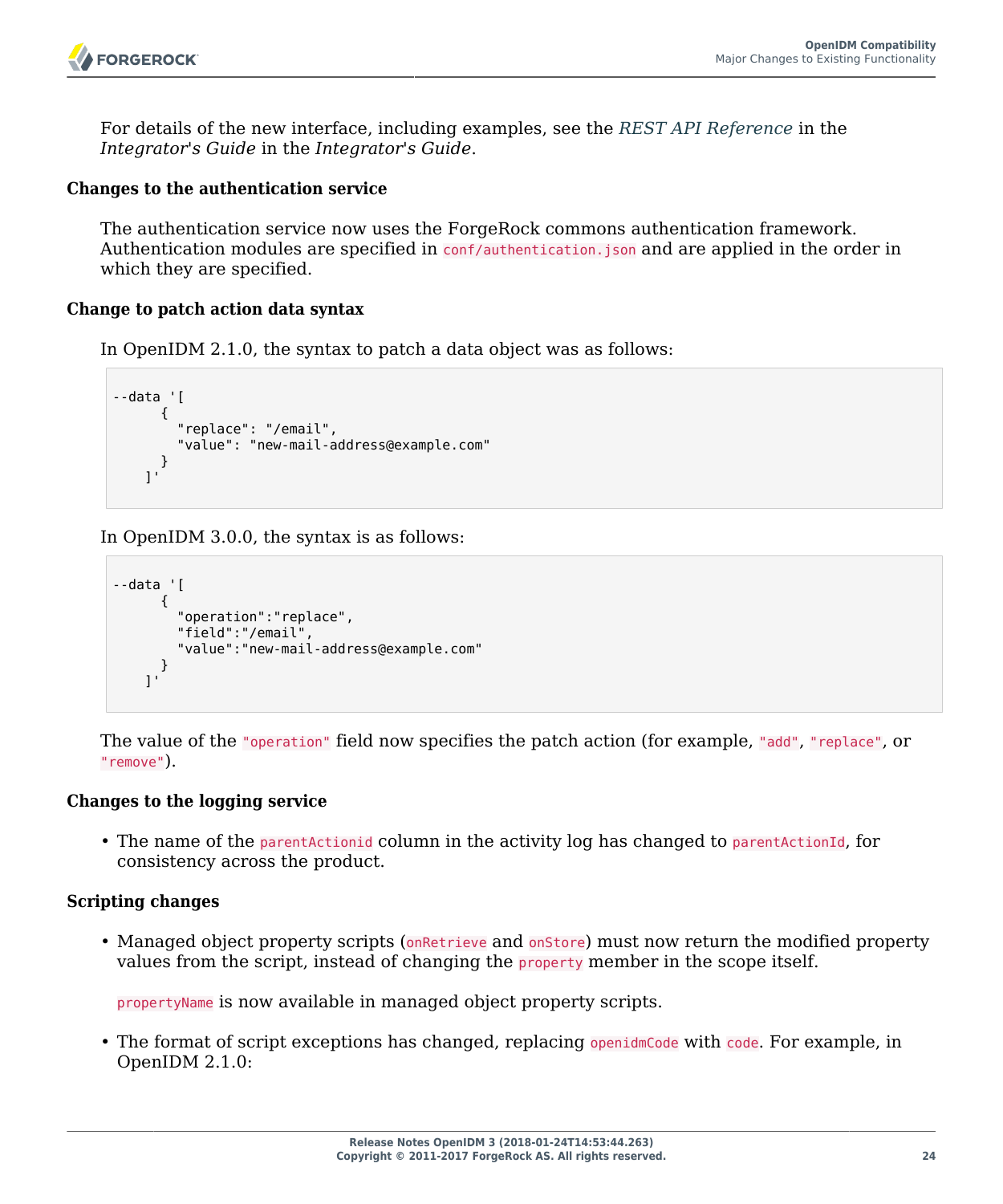```
throw {
         "openidmCode" : 403,
         "message" : "Access denied"
       }
```
In OpenIDM 3.0.0:

```
throw {
         "code" : 403,
          "message" : "Access denied"
       }
```
• Global script properties, as well as default and custom script file locations, are now defined in the file conf/script.json.

For more information, see *Default and Custom Configuration Directories* in the *Integrator's Guide* in the *Integrators Guide*.

• The method signature for openidm.create has changed. The ID provided in the create has been separated into two parts - a resource container name and an (optional) client-supplied resource ID.

This change makes it easier to determine whether the client is supplying an ID, or whether the server should generate an ID.

Scripts using this function must now use the following format if the client is providing the ID:

```
openidm.create('managed/user", "userName", user-object)
```
and the following format if the server should generate the ID:

```
openidm.create('managed/user", null, user-object)
```
• The way in which a request object is accessed has changed from request.value to request.content. For example, to obtain the ID of a process definition in 2.1.0, the script extract would have been:

```
var processDefinitionId = request.value. processDefinitionId;
```
In OpenIDM 3.0.0, the corresponding script would be:

```
var processDefinitionId = request.content. processDefinitionId;
```
In addition, parameters are now added to a request using request.additionalParameters instead of the 2.1.0 construct request.params.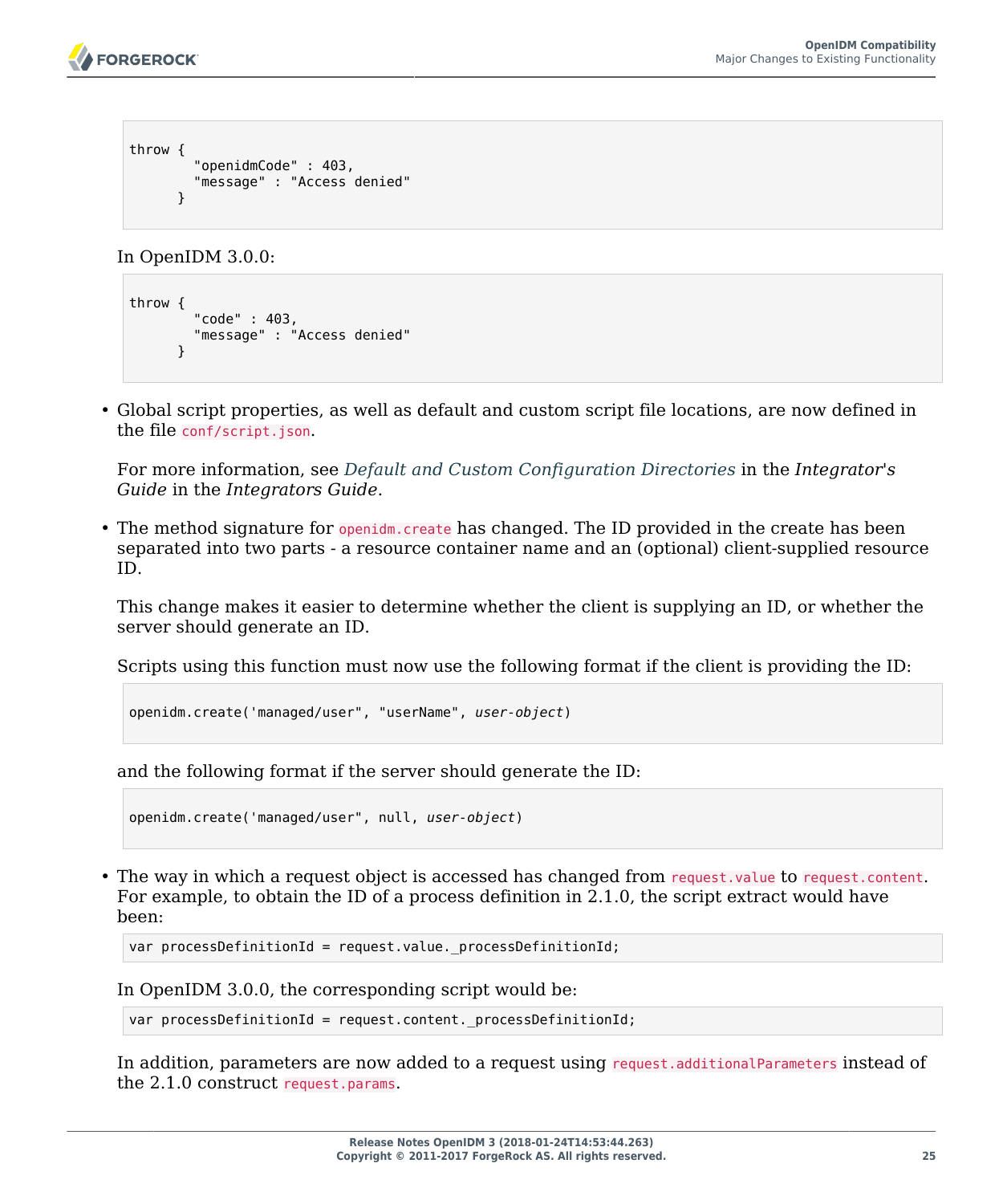

For more information about request objects, see *Custom Endpoints and request Objects* in the *Integrator's Guide* in the *Integrators Guide*.

• The way in which the log level is set for JavaScripts has changed. Previously, the log level was set as follows:

```
org.forgerock.openidm.script.javascript.JavaScript.level=level
```
In OpenIDM 3.0.0, the log level is set as follows:

```
org.forgerock.script.javascript.JavaScript.level=level
```
### **Changes to query support**

- Token substitution from user parameters is no longer supported for lists, and is only supported for strings.
- The way in which queries on system objects are constructed has changed. Queries that followed the OpenICF format are no longer supported and query filters must now be specified in common filter notation. This includes correlation queries on system objects.

For example, the following query in OpenIDM 3.0.0:

```
'query': { 'Equals': { 'field' : 'employeeType', 'values': ['Permanent'] } }
```
would be constructed as follows in OpenIDM 3.0.0:

"\_queryFilter" : "employeeType eq \"Permanent\""

For information about the supported query format, see *Constructing Queries* in the *Integrator's Guide* in the *Integrators Guide*.

### **Security Module Changes**

• The way in which the security context is addressed has changed from request.parent.security in OpenIDM 2.1.0 to context.security in OpenIDM 3.0.0.

A sample object showing the security context in OpenIDM 2.1.0 follows:

```
"parent": {
 ...
     "security": {
         "username": "openidm-admin",
         "openidm-roles": [
              "openidm-admin",
              "openidm-authorized"
         ],
     "userid": {
         "id": "openidm-admin",
         "component": "internal/user"
     }
}
```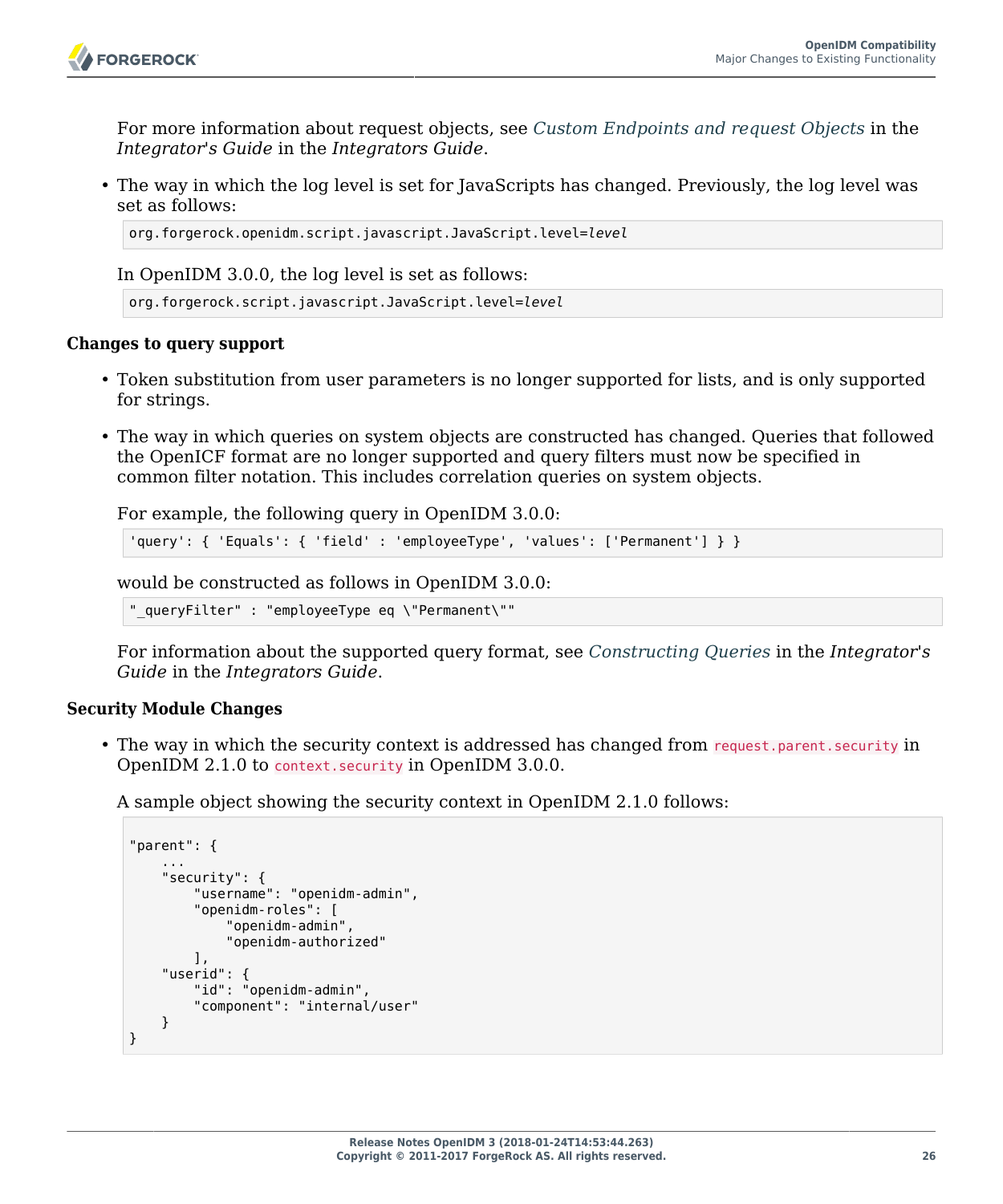A corresponding sample security context in OpenIDM 3.0.0 would be:

```
"security": {
     "context": {
         "authenticationId": "openidm-admin",
         "class": "org.forgerock.json.resource.SecurityContext",
         "parent": {
              "class": "org.forgerock.json.resource.RootContext",
              "parent": null,
              "id": "0a8d43c2-1c54-487f-bec4-564b944fa835"
         },
          "authorizationId": {
              "roles": [
                  "openidm-admin",
                  "openidm-authorized"
              ],
         "component": "repo/internal/user",
         "id": "openidm-admin"
     }
}
```
### **Changes to the workflow module**

The action used to start a workflow process instance has changed. In OpenIDM 2.1.0, you would start a process instance with a POST request to the following URL:

"https://localhost:8443/openidm/workflow/processinstance?\_action=createProcessInstance"

In OpenIDM 3.0.0, you would send a similar POST request to:

"https://localhost:8443/openidm/workflow/processinstance?\_action=create"

### <span id="page-29-0"></span>4.2. Minor Changes to Existing Functionality

The following changes should not have an impact on existing deployment configurations.

### **Change to how roles are stored**

In OpenIDM 2.1.0, roles were stored as a CSV list. For example:

"roles":"openidm-authorized,contractor",

In OpenIDM 3.0.0, roles are stored in an array. For example:

```
"roles": [
     "openidm-authorized","contractor"
],
```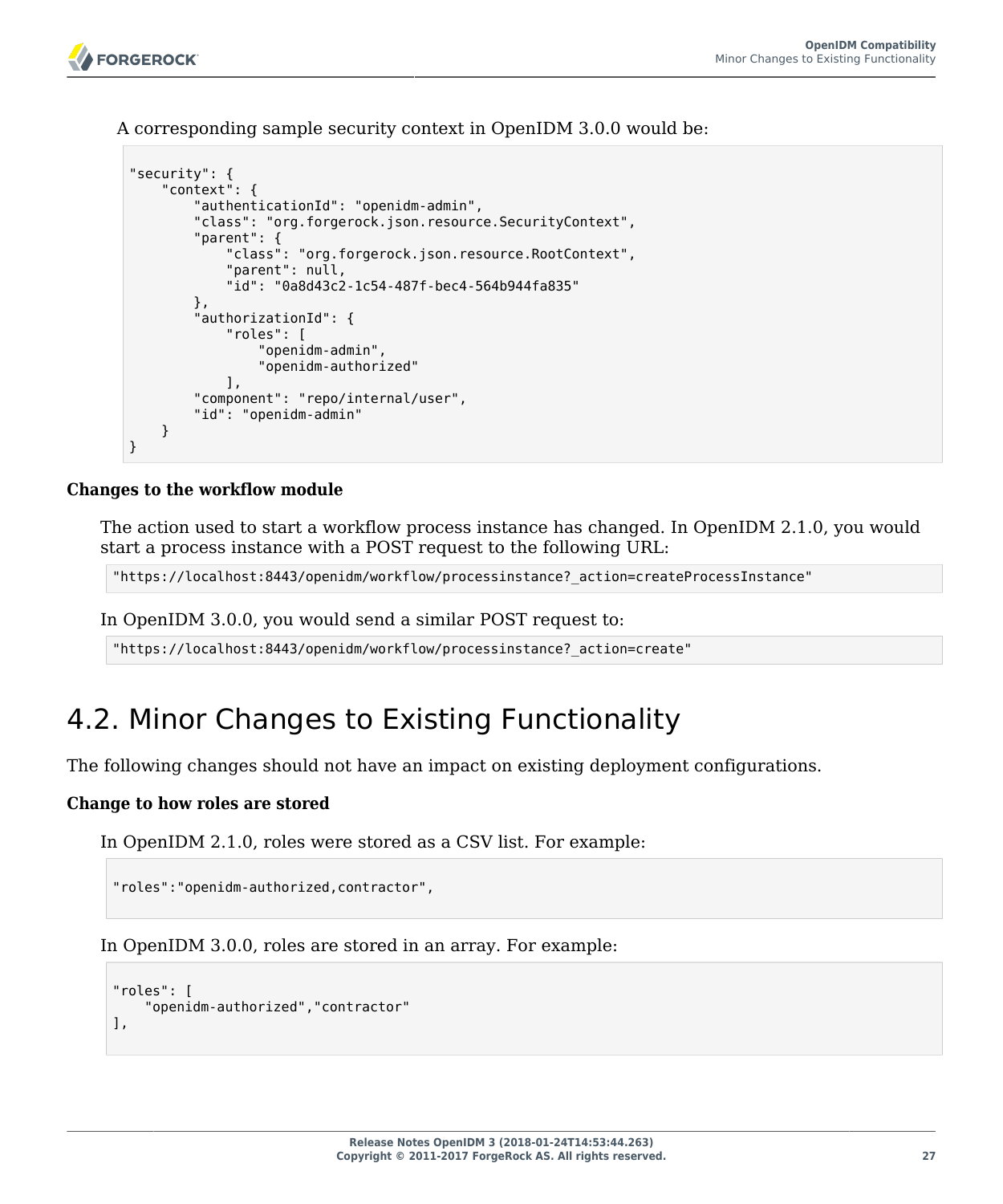# <span id="page-30-0"></span>4.3. Deprecated Functionality

Apart from the support for OpenICF-style queries, noted previously, no functionality has been deprecated in OpenIDM 3.0.0.

<span id="page-30-1"></span>No additional functionality is planned to be deprecated at this time.

# 4.4. Removed Functionality

No functionality has been removed in OpenIDM 3.0.0.

<span id="page-30-2"></span>No functionality is planned to be removed at this time.

# 4.5. Functionality That Will Change in the Future

These capabilities are expected to change in upcoming releases:

• The way you generate connector configurations for access to external resources, described in *Creating Default Connector Configurations* in the *Integrator's Guide*.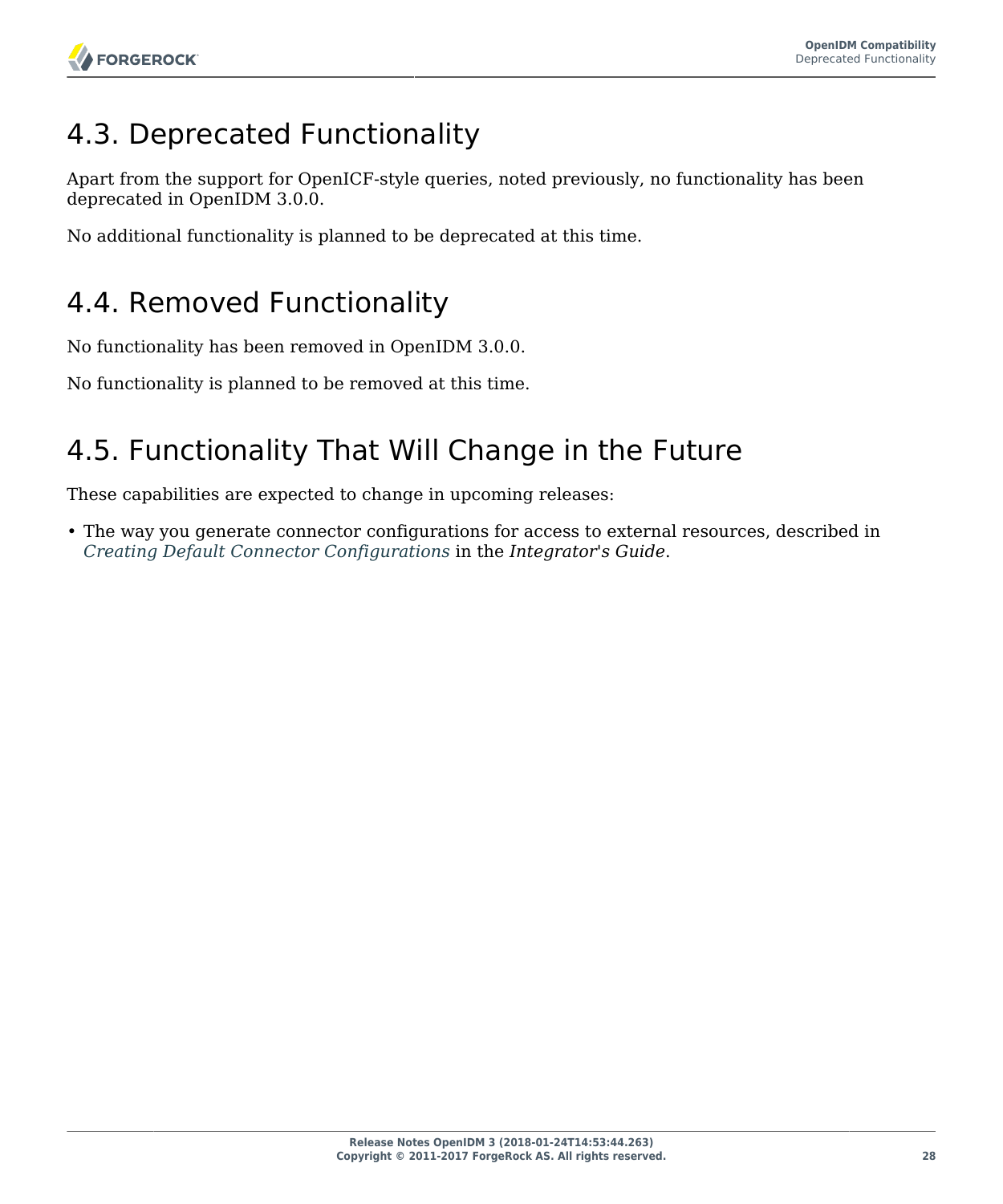# <span id="page-31-0"></span>**Chapter 5** How to Report Problems & Provide Feedback

If you have questions regarding OpenIDM which are not answered by the documentation, there is a mailing list which can be found at <https://lists.forgerock.org/mailman/listinfo/openidm> where you are likely to find an answer.

If you have found issues or reproducible bugs within OpenIDM 3.0.0, report them in [https://](https://bugster.forgerock.org) [bugster.forgerock.org.](https://bugster.forgerock.org)

When requesting help with a problem, please include the following information:

- Description of the problem, including when the problem occurs and its impact on your operation
- Machine type, operating system version, Java version, and OpenIDM release version, including any patches or other software that might be affecting the problem
- Steps to reproduce the problem
- Any relevant access and error logs, stack traces, or core dumps